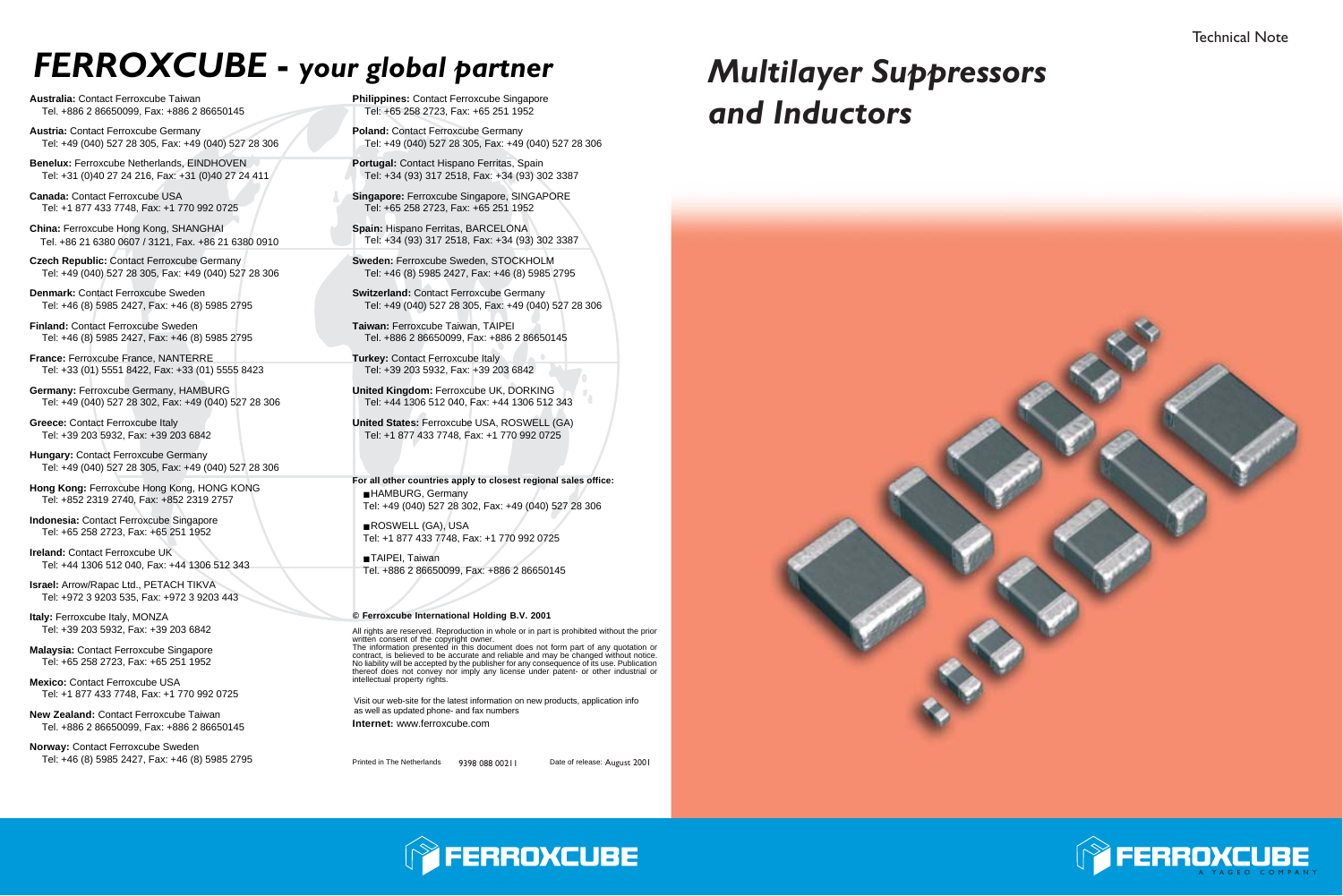## *Multilayer Suppressors and Inductors*

## **Contents**

| Introduction                           | 3  |
|----------------------------------------|----|
| <b>Multilayer Suppressors</b>          |    |
| Features                               | 4  |
| Applications                           | 5  |
| Type Number structure                  | 6  |
| <b>Sizes</b>                           | 6  |
| Product range                          | 7  |
| Impedance characteristics              | 9  |
| <b>Reliability and Quality Control</b> | 15 |
| Multilayer Inductors                   |    |
| Features                               | 16 |
| Applications                           | 17 |
| Type Number structure                  | 18 |
| <b>Sizes</b>                           | 18 |
| Product range                          | 19 |
| Inductance characteristics             | 21 |
| <b>Reliability and Quality Control</b> | 29 |
| Soldering                              | 30 |
| Recommended solder lands               | 30 |
| Packing                                | 32 |
| <b>Storage Requirements</b>            | 34 |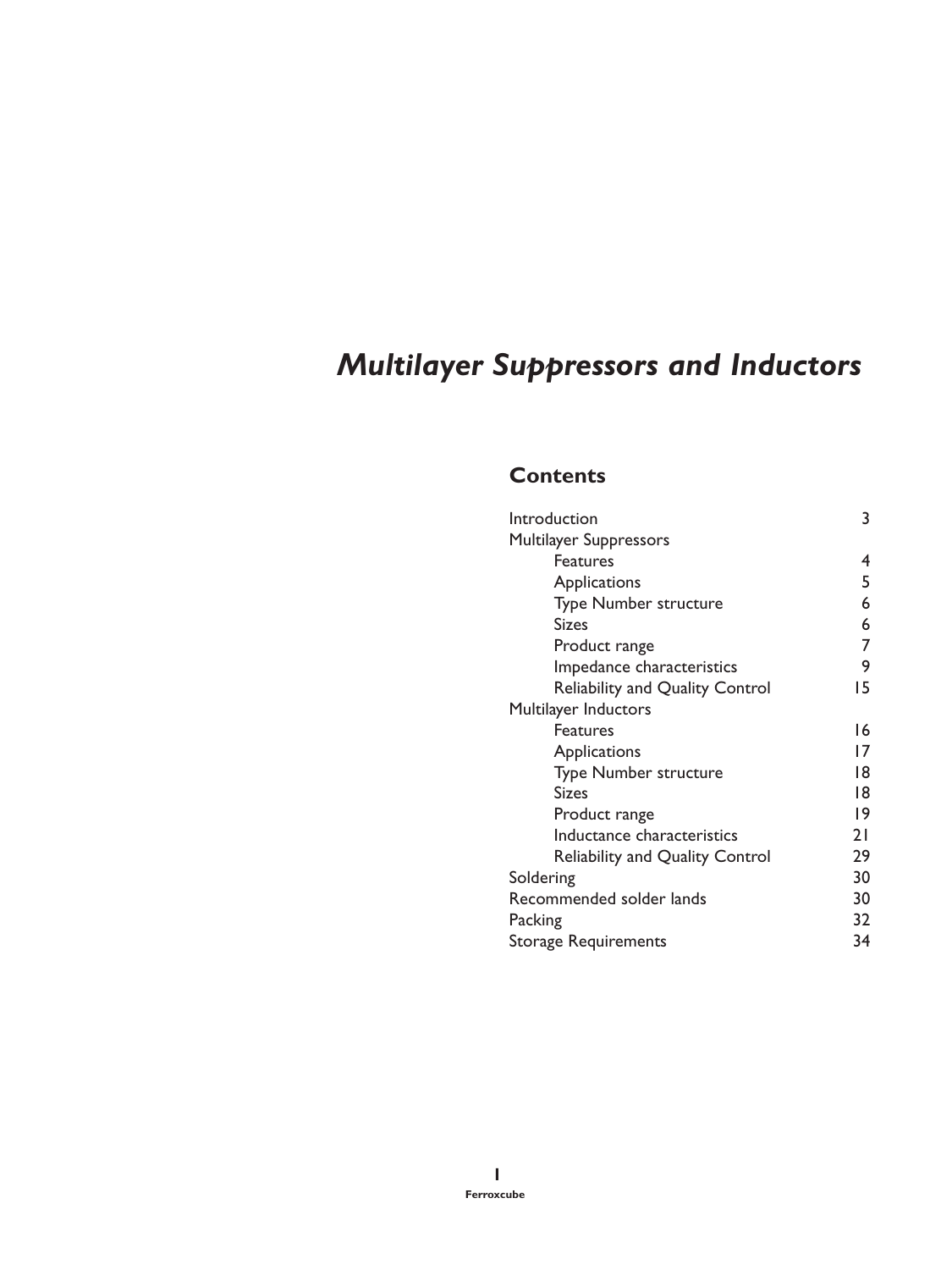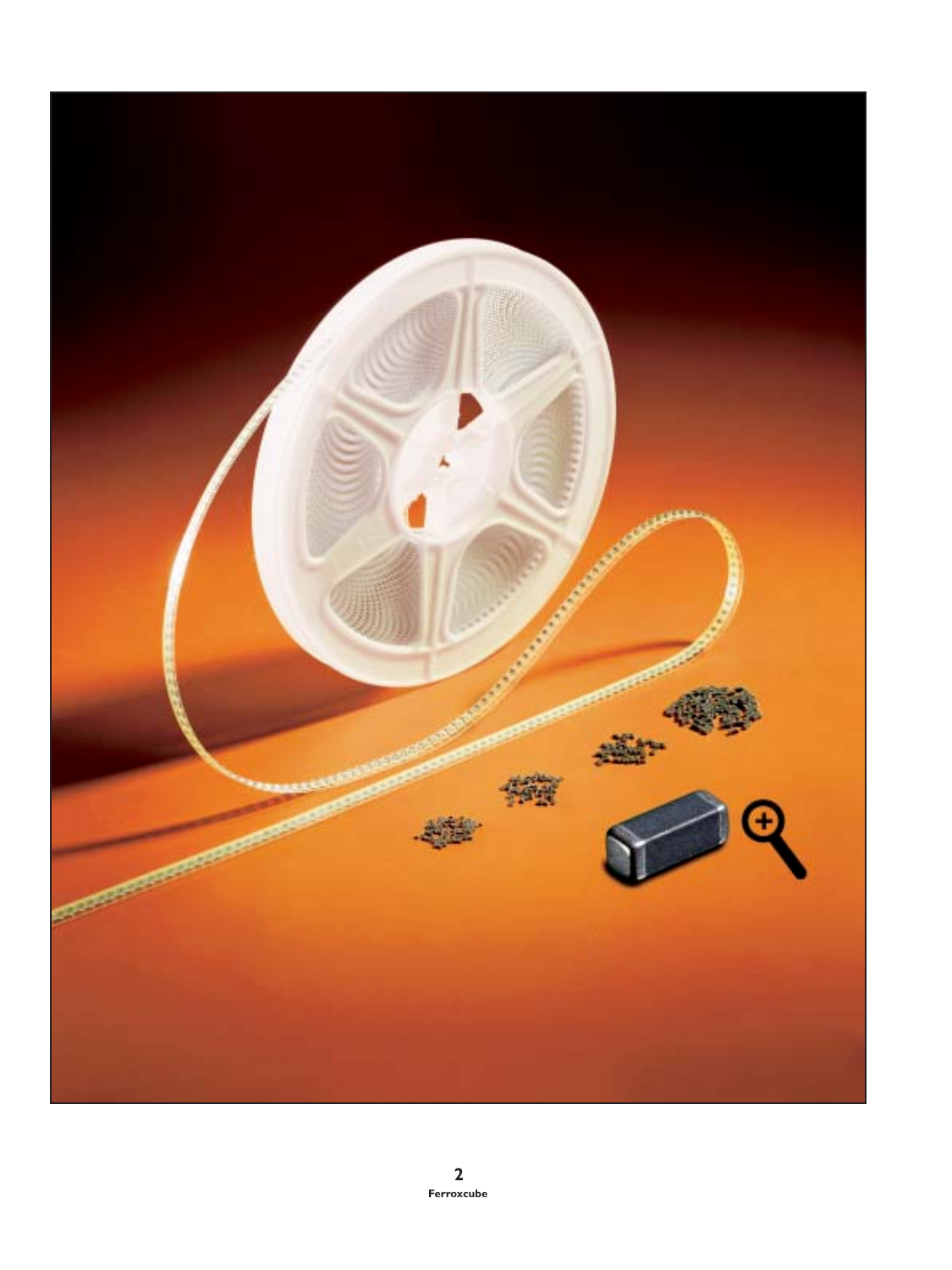## **Introduction**

FERROXCUBE extends its range of multilayer products by completing the range of multilayer suppressors and introducing multilayer inductors.These ferrite chip beads combine magnetic materials with multilayer and thick film technology.

Multilayer products are truly miniature components and have connecting surfaces that solder directly to the solder lands on a substrate. The multilayer electrode and terminations are made of silver to ensure high electrical conductivity. The electrode is embedded in a ferrite monolithic structure, which provides a good magnetic shielding and makes it very appropriate for high density mounting.

Multilayer products are made in EIA standard sizes, which facilitates the use of existing automatic pickand-place machines. They can be soldered with a wave or reflow soldering process on PC board assemblies. The products are supplied in standard tapes and reels.

These high quality components are manufactured with advanced production techniques, with a background knowledge of the product and a well-established and disciplined approach to quality control.

The size, performance and reliability of multilayer components make them very attractive for a wide range of applications. For example, where the application demands a compact electronic circuit on a small board, multilayer suppressors offer the designer a powerful and reliable

method of noise attenuation between electronic circuits with negligible effect on the actual signals.

With this complete range of multilayer products FERROXCUBE now offers a wide range of components specially designed for surface mounting. We can also offer technological support on the use of components.

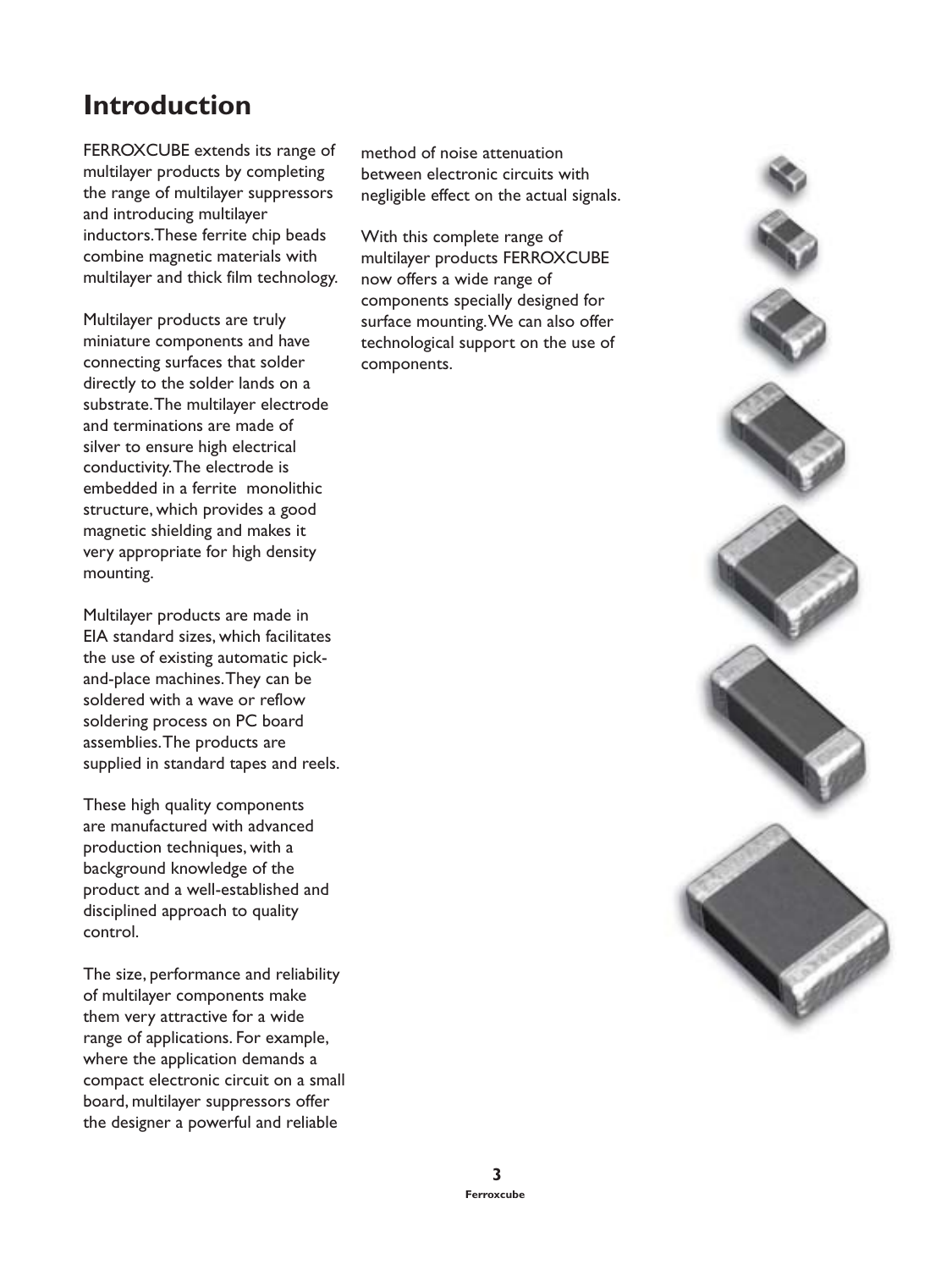## **Multilayer Suppressors**

### **Features**

- Monolithic structure for closed magnetic path and high reliability
- Standard EIA and EIAJ sizes: 0402, 0603, 0805, 1206, 1210, 1806 and 1812
- High impedance per volume which leads to effective high density circuits
- Suitable for wave and reflow soldering
- Wide range of impedance values
- Superior physical properties
- Available in standard EIA and EIAJ tape-and-reel
- Operating temperature -40°C to +125°C
- 100% sorting out on impedance

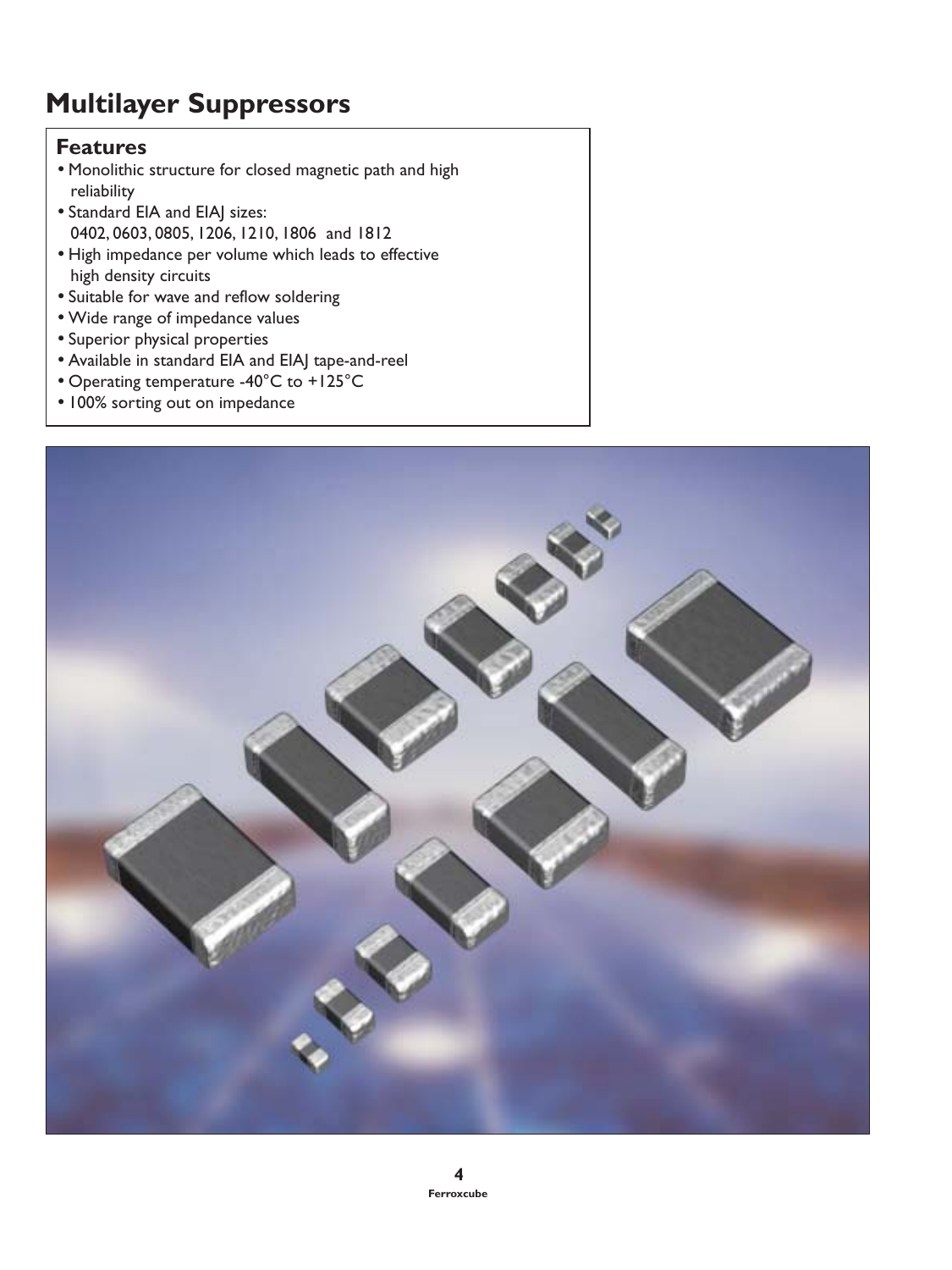## **Applications**

Multilayer suppressors are a powerful solution for EMI/RFI attenuation for electronic equipment. Supplied in seven standard sizes (0402, 0603, 0805, 1206, 1210, 1806 and 1812), they have impedances between 6 and 2000 Ω at 100MHz.

When installed in series with signal and/or power circuits high frequency noise is suppressed. There is no need for ground termination, which makes these devices very suitable for circuits with difficult ground. Typical suppression frequencies range from 10MHz to 1000MHz and rated currents are 0.1 and 6 A.

Multilayer suppressors are specially designed to reduce noise in low impedance circuits while keeping the signal free from distortion. This is because at the interfering frequencies these components behave resistive. The high frequency noise is converted into heat rather than reflected to the source. This dissipation prevents ringing and parasitic oscillations.

These characteristics can be used for many different purposes:

- Absorption of generated noise.
- In digital signals from high speed clock oscillators, for filtering and wave-shape correction.
- Prevention of high frequency interference entering circuit electronics.

Main applications areas for multilayer suppressors are:

- computer and peripheral equipment: mother board, notebook, CD-Rom, DVD-Rom, CD-RW, scanner, hard disc, VGA card, sound card, LCD monitor, printer, PC server thumb drive, PCMCIA card, graphic card, etc.
- network: LAN card, hub, switcher, router set top box, etc.
- telecom: cell phone, ADSL, wired modem, cable modem, ISDN, GPS satellite receiver etc.
- consumer: walkman, walkdisc, digital still camera (DSC), sound system, HDTV, projector, DVD player, VCD player, tuner for TV, cable modem, etc.

To help designers in the trial and error process of finding the most suitable suppression component, we offer a sample box with a selection of products.

Ordering code: SAMPLEBOX12











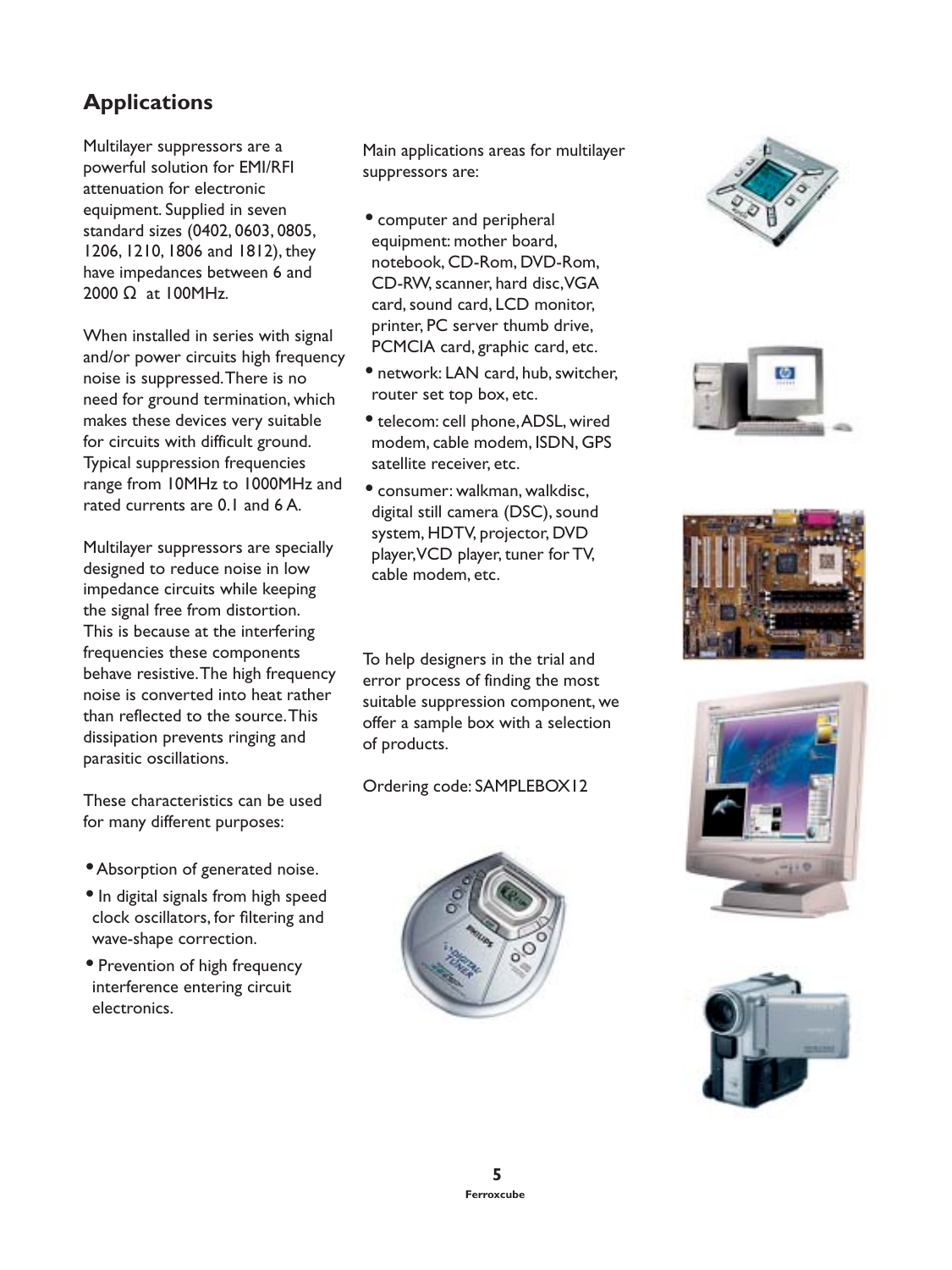## **Type Number structure**

**Sizes**

Standard sizes for multilayer suppressors MLS,

MLP, MLN are given in the table below.

| • MultiLayer Suppressor: MLS 0603-4S4-600                   |
|-------------------------------------------------------------|
| $3 \quad 4$<br>2 <sup>7</sup>                               |
| I. Product type                                             |
| 2. Size                                                     |
| 3. Internal code                                            |
| 4. Impedance value                                          |
| • MultiLayer Power bead: MLP 1806-151<br>$\mathcal{P}$<br>3 |
| I. Product type                                             |
| 2. Size                                                     |
| 3. Impedance value                                          |
|                                                             |
| • MultiLayer Narrow band: MLN 1206-201                      |
| 2 <sup>1</sup><br>3                                         |
| I. Product type                                             |
| 2. Size                                                     |
| 3. Impedance value                                          |
|                                                             |

### **Impedance value**

- Expressed in ohm  $(\Omega)$ .
- First two digits are significant figures.
- Last digit is the number of zeros to follow.
- Examples:

| 070 | 7Ω            |
|-----|---------------|
| 600 | 60 $\Omega$   |
| 101 | $100 \Omega$  |
| 151 | 150 $\Omega$  |
| 152 | 1500 Ω        |
| 102 | $1000 \Omega$ |

#### **Tolerance:**

Standard products have a tolerance on impedance of ±25%.



| <b>Size</b> | A(mm)          | B(mm)           | C(mm)           | D(mm)           |
|-------------|----------------|-----------------|-----------------|-----------------|
| 0402        | $1.0 \pm 0.15$ | $0.50 \pm 0.15$ | $0.50 \pm 0.15$ | $0.25 \pm 0.15$ |
| 0603        | $1.6 \pm 0.20$ | $0.80 \pm 0.15$ | $0.80 \pm 0.15$ | $0.40 \pm 0.20$ |
| 0805        | $2.0 \pm 0.20$ | $1.25 \pm 0.20$ | $0.90 \pm 0.20$ | $0.50 \pm 0.30$ |
| 1206        | $3.2 \pm 0.20$ | $1.60 \pm 0.20$ | $1.10 \pm 0.20$ | $0.50 \pm 0.30$ |
| 1210        | $3.2 \pm 0.20$ | $2.50 \pm 0.20$ | $1.30 \pm 0.20$ | $0.50 \pm 0.30$ |
| 1806        | $4.5 \pm 0.25$ | $1.60 \pm 0.20$ | $1.60 \pm 0.20$ | $0.50 \pm 0.30$ |
| 1812        | $4.5 \pm 0.25$ | $3.20 \pm 0.20$ | $1.50 \pm 0.20$ | $0.50 \pm 0.30$ |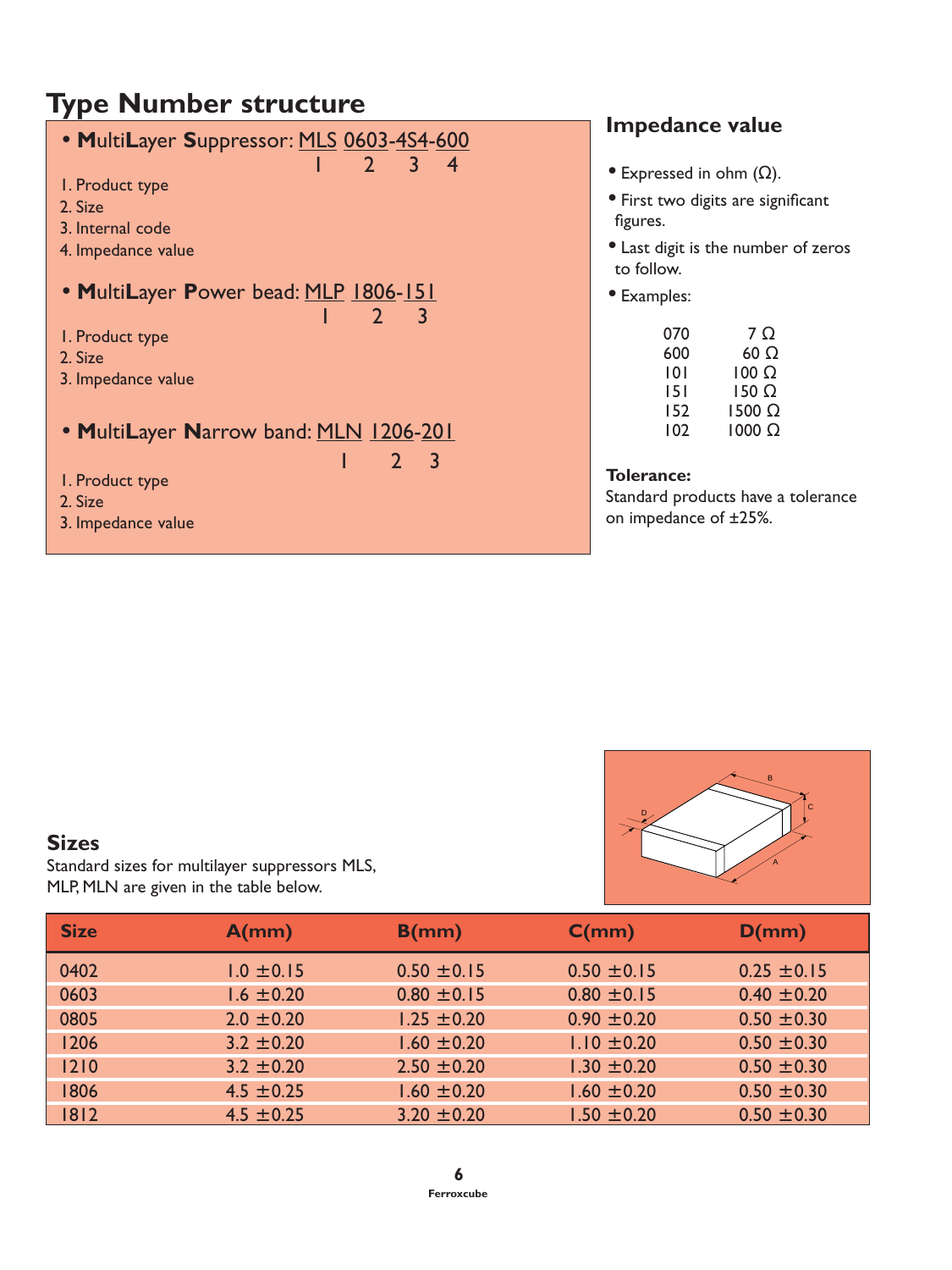## **Multilayer Suppressor - MLS**

General Purpose

| <b>Type Number</b> | <b>Size</b> | $Z\pm25%$<br>at 100 MHz<br>$(\Omega)$ | R <sub>DCmax</sub><br>$(\Omega)$ | $I_{\text{max}}$<br>(mA) | <b>Type Number</b>                                                  | <b>Size</b> | $Z\pm25%$<br>at 100 MHz<br>$(\Omega)$ | R <sub>DCmax</sub><br>$(\Omega)$ | $I_{\text{max}}$<br>(mA) |
|--------------------|-------------|---------------------------------------|----------------------------------|--------------------------|---------------------------------------------------------------------|-------------|---------------------------------------|----------------------------------|--------------------------|
| MLS0402-4S4-060    | 0402        | $6\overline{6}$                       | 0.05                             | 500                      | MLS1206-4S4-190                                                     | 1206        | 9                                     | 0.05                             | 600                      |
| MLS0402-4S4-100    | 0402        | 10                                    | 0.05                             | 500                      | MLS1206-4S4-260                                                     | 1206        | 26                                    | 0.05                             | 600                      |
| MLS0402-4S4-400    | 0402        | 40                                    | 0.3                              | 300                      | MLS1206-4S4-300                                                     | 1206        | 30                                    | 0.1                              | 600                      |
| MLS0402-4S4-800    | 0402        | 80                                    | 0.4                              | 200                      | MLS1206-4S4-500                                                     | 1206        | 50                                    | 0.1                              | 500                      |
| MLS0402-4S4-121    | 0402        | 120                                   | 0.5                              | 200                      | MLS1206-4S4-600                                                     | 1206        | 60                                    | 0.1                              | 500                      |
| MLS0402-4S4-241    | 0402        | 240                                   | 0.5                              | 200                      | MLS1206-4S4-700                                                     | 1206        | 70                                    | 0.1                              | 600                      |
| MLS0402-4S4-481    | 0402        | 480                                   | 0.8                              | 100                      | MLS1206-4S4-900                                                     | 1206        | 90                                    | 0.15                             | 500                      |
| MLS0603-4S4-110    | 0603        | $\mathbf{H}$                          | 0.05                             | 500                      | MLS1206-4S4-121                                                     | 1206        | 120                                   | 0.15                             | 500                      |
| MLS0603-4S4-190    | 0603        | 9                                     | 0.08                             | 500                      | MLS1206-4S4-151                                                     | 1206        | 150                                   | 0.15                             | 500                      |
| MLS0603-4S7-300    | 0603        | 30                                    | 0.1                              | 400                      | MLS1206-4S4-201                                                     | 1206        | 200                                   | 0.2                              | 400                      |
| MLS0603-4S7-400    | 0603        | 40                                    | 0.1                              | 400                      | MLS1206-4S4-401                                                     | 1206        | 400                                   | 0.2                              | 400                      |
| MLS0603-4S7-600    | 0603        | 60                                    | 0.1                              | 300                      | MLS1206-4S4-501                                                     | 1206        | 500                                   | 0.2                              | 400                      |
| MLS0603-4S7-800    | 0603        | 80                                    | 0.15                             | 300                      | MLS1206-4S4-601                                                     | 1206        | 600                                   | 0.3                              | 400                      |
| MLS0603-4S7-101    | 0603        | 100                                   | 0.25                             | 250                      | MLS1206-4S7-102                                                     | 1206        | 1000                                  | 0.4                              | 200                      |
| MLS0603-4S7-121    | 0603        | 120                                   | 0.3                              | 250                      | MLS1206-4S7-122                                                     | 1206        | $1200^{(1)}$                          | 0.4                              | 200                      |
| MLS0603-4S7-151    | 0603        | 150                                   | 0.3                              | 250                      | MLS1206-4S7-202                                                     | 1206        | $2000^{(2)}$                          | 0.6                              | 200                      |
| MLS0603-4S7-221    | 0603        | 220                                   | 0.3                              | 200                      | MLS1210-4S4-320                                                     | 1210        | 32                                    | 0.2                              | 500                      |
| MLS0603-4S7-301    | 0603        | 300                                   | 0.35                             | 230                      | MLS1210-4S4-600                                                     | 1210        | 60                                    | 0.2                              | 500                      |
| MLS0603-4S7-451    | 0603        | 450                                   | 0.5                              | 200                      | MLS1210-4S4-900                                                     | 1210        | 90                                    | 0.2                              | 500                      |
| MLS0603-4S7-601    | 0603        | 600                                   | 0.45                             | 210                      | MLS1806-4S4-500                                                     | 1806        | 50                                    | 0.2                              | 600                      |
| MLS0603-4S7-751    | 0603        | 750                                   | 0.7                              | 200                      | MLS1806-4S4-600                                                     | 1806        | 60                                    | 0.2                              | 600                      |
| MLS0603-4S7-102    | 0603        | 1000                                  | 0.6                              | 190                      | MLS1806-4S4-800                                                     | 1806        | 80                                    | 0.1                              | 600                      |
| MLS0603-4S4-152    | 0603        | 1500                                  | L                                | 50                       | MLS1806-4S4-101                                                     | 1806        | 100                                   | 0.3                              | 500                      |
| MLS0805-4S4-070    | 0805        | $\overline{7}$                        | 0.1                              | 600                      | MLS1806-4S4-151                                                     | 1806        | 150                                   | 0.2                              | 500                      |
| MLS0805-4S4-090    | 0805        | 9                                     | 0.1                              | 600                      | MLS1806-4S4-171                                                     | 1806        | 170                                   | 0.3                              | 500                      |
| MLS0805-4S4-110    | 0805        | $\mathbf{H}$                          | 0.1                              | 600                      | MLS1812-4S4-700                                                     | 1812        | 70                                    | 0.3                              | 500                      |
| MLS0805-4S4-170    | 0805        | 17                                    | 0.1                              | 500                      | MLS1812-4S4-121                                                     | 1812        | 120                                   | 0.3                              | 500                      |
| MLS0805-4S4-300    | 0805        | 30                                    | 0.1                              | 600                      | $(1)$ at 50 MHz                                                     |             |                                       |                                  |                          |
| MLS0805-4S4-600    | 0805        | 60                                    | 0.1                              | 600                      | $(2)$ at 30 MHz                                                     |             |                                       |                                  |                          |
| MLS0805-4S7-700    | 0805        | 70                                    | 0.15                             | 500                      |                                                                     |             |                                       |                                  |                          |
| MLS0805-4S7-800    | 0805        | 80                                    | 0.15                             | 500                      |                                                                     |             |                                       |                                  |                          |
| MLS0805-4S7-121    | 0805        | 120                                   | 0.2                              | 400                      | $\bullet$ R <sub>DC</sub> : Resistance of component for DC current. |             |                                       |                                  |                          |
| MLS0805-4S7-151    | 0805        | 150                                   | 0.25                             | 200                      | • Maximum rated current: measure of current capacity                |             |                                       |                                  |                          |
| MLS0805-4S7-221    | 0805        | 220                                   | 0.3                              | 300                      | of the component. When the maximum rated current                    |             |                                       |                                  |                          |
| MLS0805-4S7-301    | 0805        | 300                                   | 0.3                              | 200                      | is applied, temperature rise shall not exceed 20°C.                 |             |                                       |                                  |                          |
| MLS0805-4S7-401    | 0805        | 400                                   | 0.3                              | 300                      | • Standard tolerance on impedance is ±25%.                          |             |                                       |                                  |                          |
| MLS0805-4S7-501    | 0805        | 500                                   | 0.4                              | 300                      | • Other tolerances can be provided upon request.                    |             |                                       |                                  |                          |
| MLS0805-4S7-601    | 0805        | 600                                   | 0.3                              | 200                      | • Operating temperature: -40°C to +125°C.                           |             |                                       |                                  |                          |
| MLS0805-4S4-751    | 0805        | 750                                   | 0.5                              | 200                      |                                                                     |             |                                       |                                  |                          |
| MLS0805-4S7-102    | 0805        | 1000                                  | 0.5                              | 200                      |                                                                     |             |                                       |                                  |                          |
| MLS0805-4S7-152    | 0805        | $1500^{(1)}$                          | 0.6                              | 200                      |                                                                     |             |                                       |                                  |                          |
| MLS0805-4S4-202    | 0805        | 2000                                  | 0.8                              | 100                      |                                                                     |             |                                       |                                  |                          |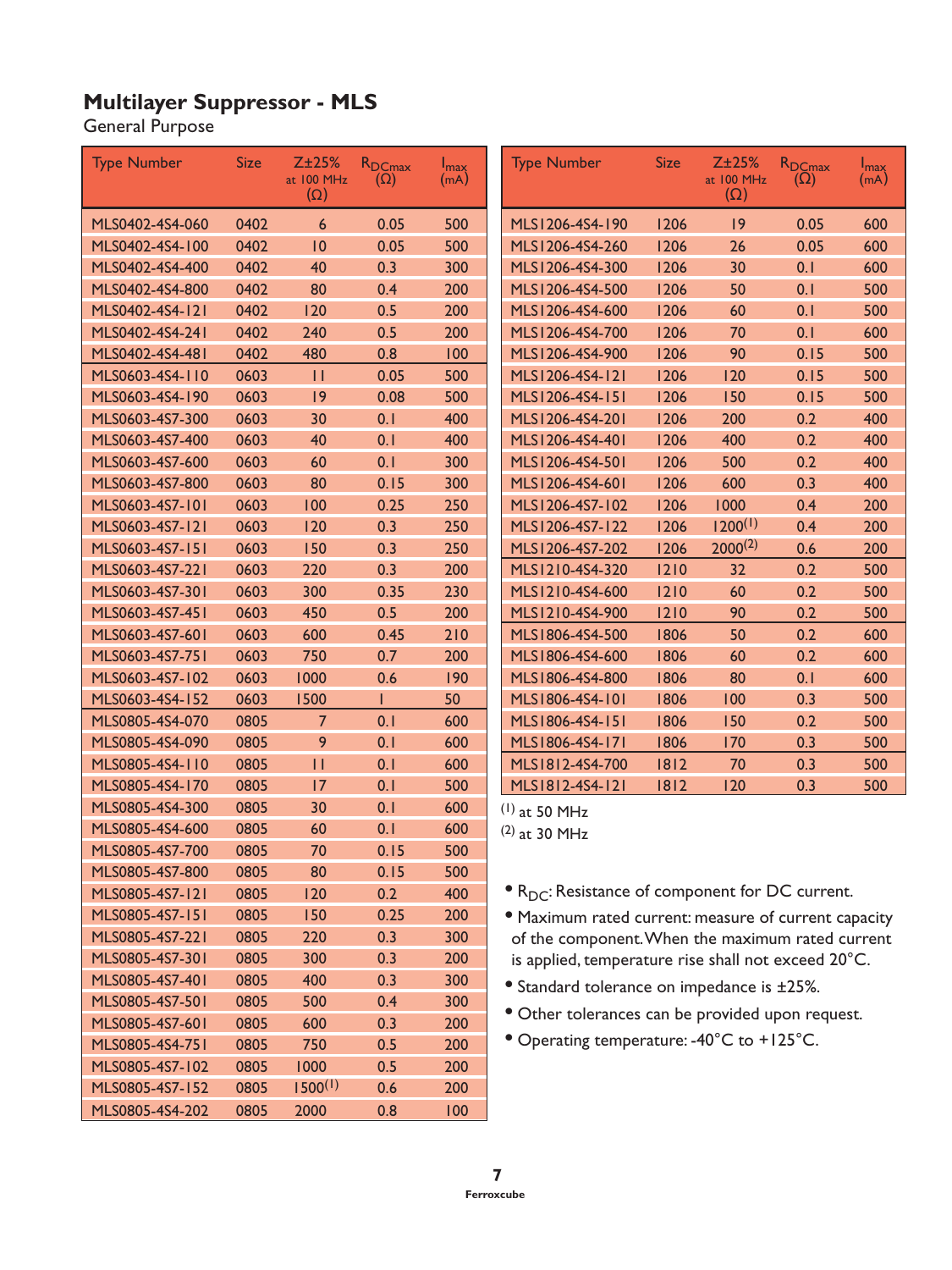## **Multilayer Power Beads - MLP**

High Current

| <b>Type Number</b> | <b>Size</b> | $Z_{\pm}$ 25%<br>at 100 MHz<br>$(\Omega)$ | R <sub>DCmax</sub><br>$(\Omega)$ | $I_{\text{max}}$<br>(mA) | <b>Type Number</b> |
|--------------------|-------------|-------------------------------------------|----------------------------------|--------------------------|--------------------|
| MLP0603-110        | 0603        | П                                         | 0.02                             | 4000                     | MLN0603-060        |
| MLP0603-250        | 0603        | 25                                        | 0.03                             | 3000                     | MLN0603-100        |
| MLP0603-400        | 0603        | 40                                        | 0.035                            | 3000                     | MLN0603-400        |
| MLP0603-600        | 0603        | 60                                        | 0.04                             | 2500                     | MLN0603-800        |
| MLP0603-121        | 0603        | 120                                       | 0.05                             | 1800                     | <b>MLN0603-121</b> |
| MLP0603-301        | 0603        | 300                                       | 0.1                              | 2000                     | MLN0603-241        |
| MLP0603-501        | 0603        | 500                                       | 0.15                             | 1500                     | MLN0603-301        |
| MLP0603-601        | 0603        | 600                                       | 0.2                              | 1000                     | MLN0603-481        |
| MLP0603-102        | 0603        | 1000                                      | 0.25                             | 800                      | MLN0603-601        |
| MLP0805-110        | 0805        | П                                         | 0.01                             | 6000                     | <b>MLN0805-060</b> |
| MLP0805-170        | 0805        | 17                                        | 0.02                             | 5000                     | <b>MLN0805-110</b> |
| MLP0805-300        | 0805        | 30                                        | 0.02                             | 4000                     | <b>MLN0805-260</b> |
| MLP0805-600        | 0805        | 60                                        | 0.03                             | 3000                     | <b>MLN0805-320</b> |
| MLP0805-800        | 0805        | 80                                        | 0.04                             | 3000                     | <b>MLN0805-600</b> |
| MLP0805-121        | 0805        | 120                                       | 0.04                             | 3000                     | <b>MLN0805-750</b> |
| MLP0805-201        | 0805        | 200                                       | 0.05                             | 2500                     | <b>MLN0805-900</b> |
| MLP0805-301        | 0805        | 300                                       | 0.08                             | 2000                     | MLN0805-121        |
| MLP0805-601        | 0805        | 600                                       | 0.1                              | 2000                     | <b>MLN0805-151</b> |
| MLP0805-102        | 0805        | 1000                                      | 0.12                             | 1500                     | <b>MLN0805-171</b> |
| MLP1206-190        | 1206        | 9                                         | 0.015                            | 6000                     | MLN0805-221        |
| MLP1206-320        | 1206        | 32                                        | 0.015                            | 4000                     | MLN0805-301        |
| MLP1206-500        | 1206        | 50                                        | 0.02                             | 4000                     | MLN0805-401        |
| MLP1206-700        | 1206        | 70                                        | 0.025                            | 3000                     | MLN0805-501        |
| MLP1206-800        | 1206        | 80                                        | 0.025                            | 3000                     | MLN0805-601        |
| MLP1206-101        | 1206        | 100                                       | 0.03                             | 2500                     | <b>MLN0805-102</b> |
| MLP1206-301        | 1206        | 300                                       | 0.06                             | 2000                     | <b>MLN0805-122</b> |
| MLP1206-601        | 1206        | 600                                       | 0.1                              | 1800                     | <b>MLN0805-152</b> |
| MLP1206-102        | 1206        | 1000(1)                                   | 0.15                             | 1500                     | MLN1206-320        |
| MLP1206-122        | 1206        | $1200$ <sup>(1)</sup>                     | 0.18                             | 1500                     | MLN1206-600        |
| MLP1206-152        | 1206        | $1500$ <sup>(1)</sup>                     | 0.2                              | 1200                     | MLN1206-800        |
| MLP1210-600        | 1210        | 60                                        | 0.025                            | 4000                     | MLN1206-900        |
| MLP1210-900        | 1210        | 90                                        | 0.025                            | 3000                     | MLN1206-121        |
| MLP1806-500        | 1806        | 50                                        | 0.02                             | 6000                     | <b>MLN1206-151</b> |
| MLP1806-600        | 1806        | 60                                        | 0.02                             | 5000                     | <b>MLN1206-201</b> |
| MLP1806-800        | 1806        | 80                                        | 0.025                            | 4000                     | <b>MLN1206-221</b> |
| MLP1806-151        | 1806        | 150                                       | 0.1                              | 2000                     | <b>MLN1206-351</b> |
| MLP1812-700        | 1812        | 70                                        | 0.03                             | 6000                     | MLN1206-401        |
| MLP1812-121        | 1812        | 120                                       | 0.03                             | 4000                     | MLN1206-601        |

## **Multilayer Narrow Band - MLN**

Narrow Band

| ¢              | <b>Type Number</b> | <b>Size</b> | $Z\pm25%$                | R <sub>DCmax</sub> | $I_{\text{max}}$ |
|----------------|--------------------|-------------|--------------------------|--------------------|------------------|
|                |                    |             | at 100 MHz<br>$(\Omega)$ | $(\Omega)$         | (mA)             |
|                |                    |             |                          |                    |                  |
| 00             | MLN0603-060        | 0603        | 6                        | 0.05               | 500              |
| )0             | MLN0603-100        | 0603        | 10                       | 0.07               | 400              |
| 00             | MLN0603-400        | 0603        | 40                       | 0.30               | 300              |
| 00             | MLN0603-800        | 0603        | 80                       | 0.40               | 300              |
| $\overline{0}$ | MLN0603-121        | 0603        | 120                      | 0.40               | 300              |
| 00             | MLN0603-241        | 0603        | 240                      | 0.40               | 200              |
| $\overline{0}$ | MLN0603-301        | 0603        | 300                      | 0.50               | 200              |
| 00             | MLN0603-481        | 0603        | 480                      | 0.60               | 150              |
| J              | MLN0603-601        | 0603        | 600                      | 0.60               | 100              |
| $\overline{0}$ | <b>MLN0805-060</b> | 0805        | 6                        | 0.07               | 800              |
| $\overline{0}$ | MLN0805-110        | 0805        | П                        | 0.10               | 700              |
| 00             | <b>MLN0805-260</b> | 0805        | 26                       | 0.20               | 600              |
| $\overline{0}$ | MLN0805-320        | 0805        | 32                       | 0.20               | 600              |
| 00             | MLN0805-600        | 0805        | 60                       | 0.30               | 500              |
| $\overline{0}$ | MLN0805-750        | 0805        | 75                       | 0.30               | 500              |
| 00             | MLN0805-900        | 0805        | 90                       | 0.30               | 500              |
| $\overline{0}$ | MLN0805-121        | 0805        | 120                      | 0.40               | 400              |
| )0             | MLN0805-151        | 0805        | 150                      | 0.40               | 400              |
| $\overline{0}$ | <b>MLN0805-171</b> | 0805        | 170                      | 0.50               | 400              |
| 00             | MLN0805-221        | 0805        | 220                      | 0.50               | 300              |
| $\overline{0}$ | MLN0805-301        | 0805        | 300                      | 0.50               | 300              |
| 00             | MLN0805-401        | 0805        | 400                      | 0.50               | 300              |
| 00             | MLN0805-501        | 0805        | 500                      | 0.50               | 200              |
| 00             | MLN0805-601        | 0805        | 600                      | 0.50               | 200              |
| $\overline{0}$ | MLN0805-102        | 0805        | 1000                     | 0.60               | 100              |
| 00             | MLN0805-122        | 0805        | 1200                     | 0.70               | 100              |
| $\overline{0}$ | MLN0805-152        | 0805        | 1500                     | 0.70               | 100              |
| 00             | MLN1206-320        | 1206        | 32                       | 0.20               | 600              |
| $\overline{0}$ | MLN1206-600        | 1206        | 60                       | 0.30               | 500              |
| $\overline{0}$ | MLN1206-800        | 1206        | 80                       | 0.30               | 500              |
| )0             | MLN1206-900        | 1206        | 90                       | 0.30               | 500              |
| $\overline{0}$ | MLN1206-121        | 1206        | 120                      | 0.40               | 400              |
| $\overline{0}$ | MLN1206-151        | 1206        | 150                      | 0.40               | 400              |
| 00             | MLN1206-201        | 1206        | 200                      | 0.50               | 300              |
| 00             | MLN1206-221        | 1206        | 220                      | 0.50               | 300              |
| $\overline{0}$ | MLN1206-351        | 1206        | 350                      | 0.60               | 300              |
| $\overline{0}$ | MLN1206-401        | 1206        | 400                      | 0.60               | 300              |
| $\overline{0}$ | MLN1206-601        | 1206        | 600                      | 0.80               | 300              |
|                | MLN1206-122        | 1206        | 1200                     | 1.00               | 200              |

 $(1)$  at 50 MHz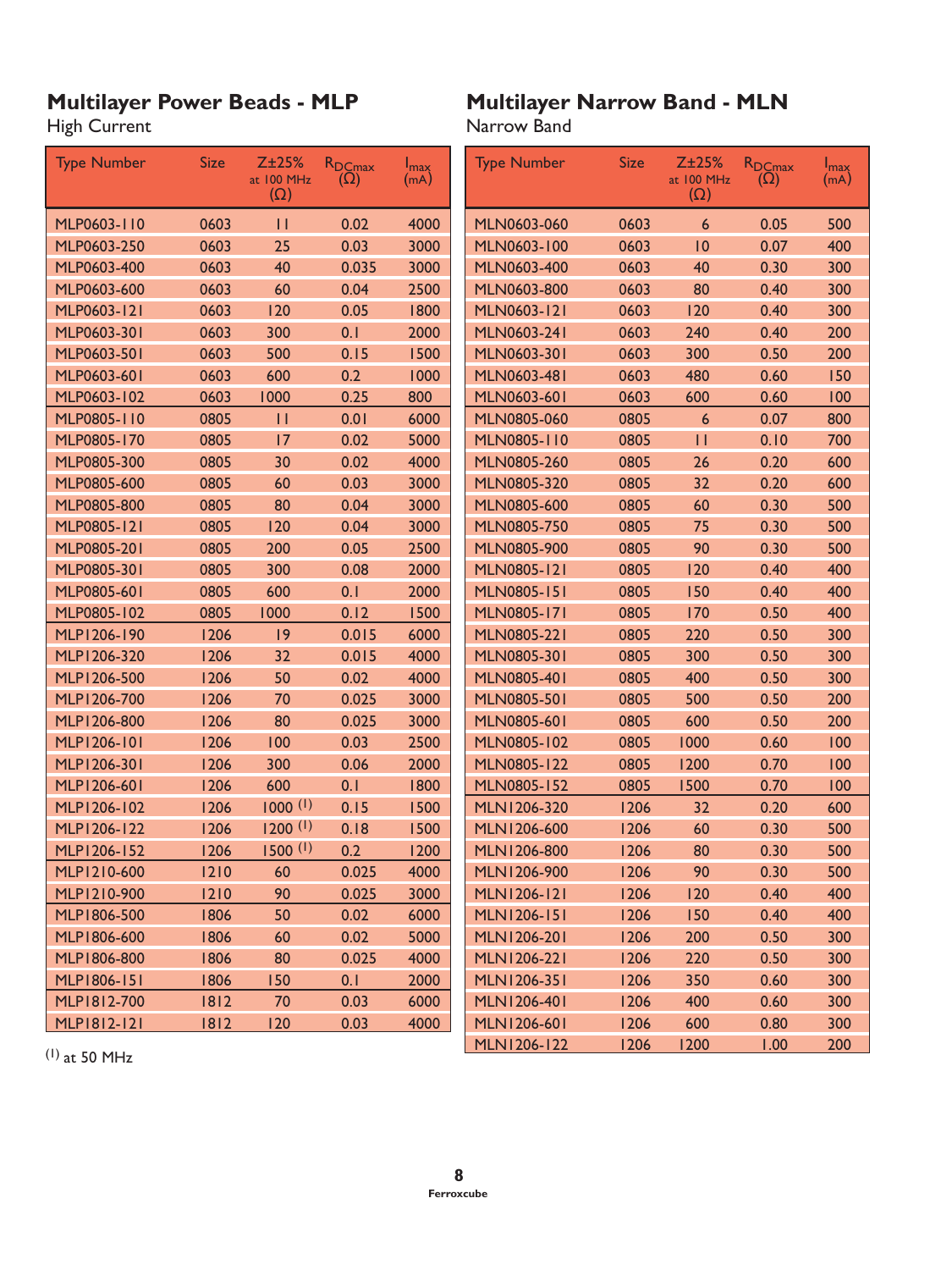## **Impedance characteristics**

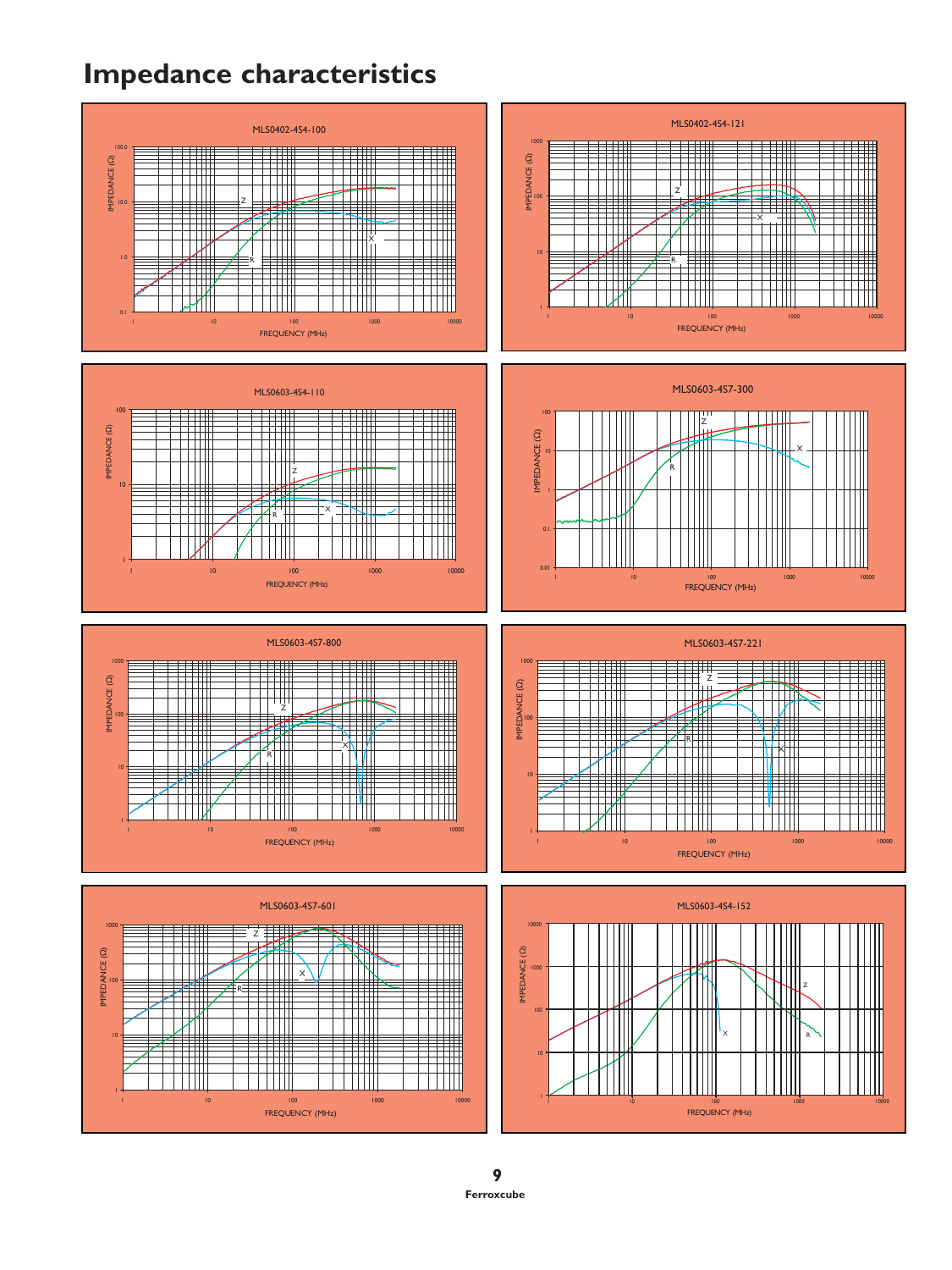

**<sup>10</sup> Ferroxcube**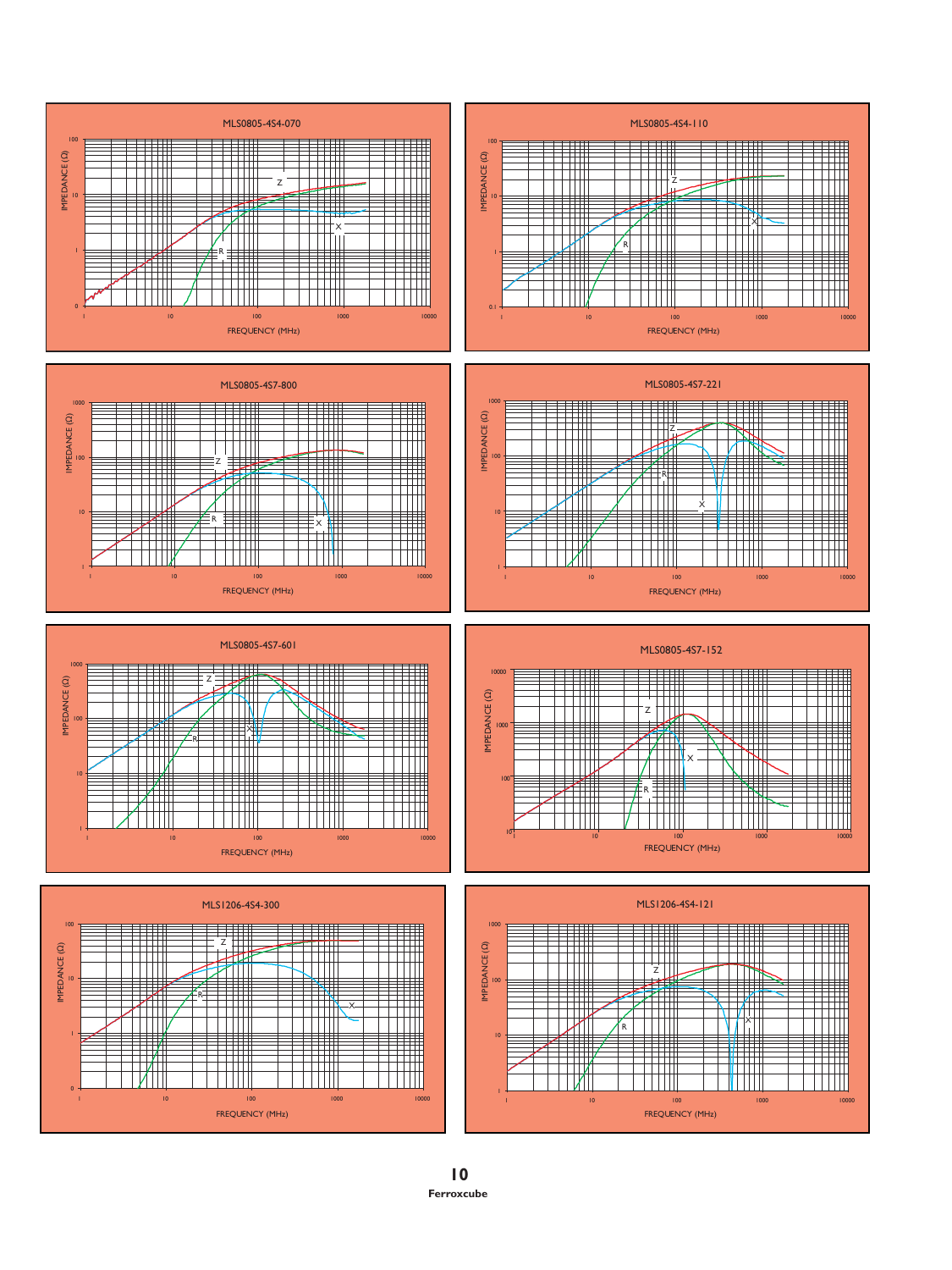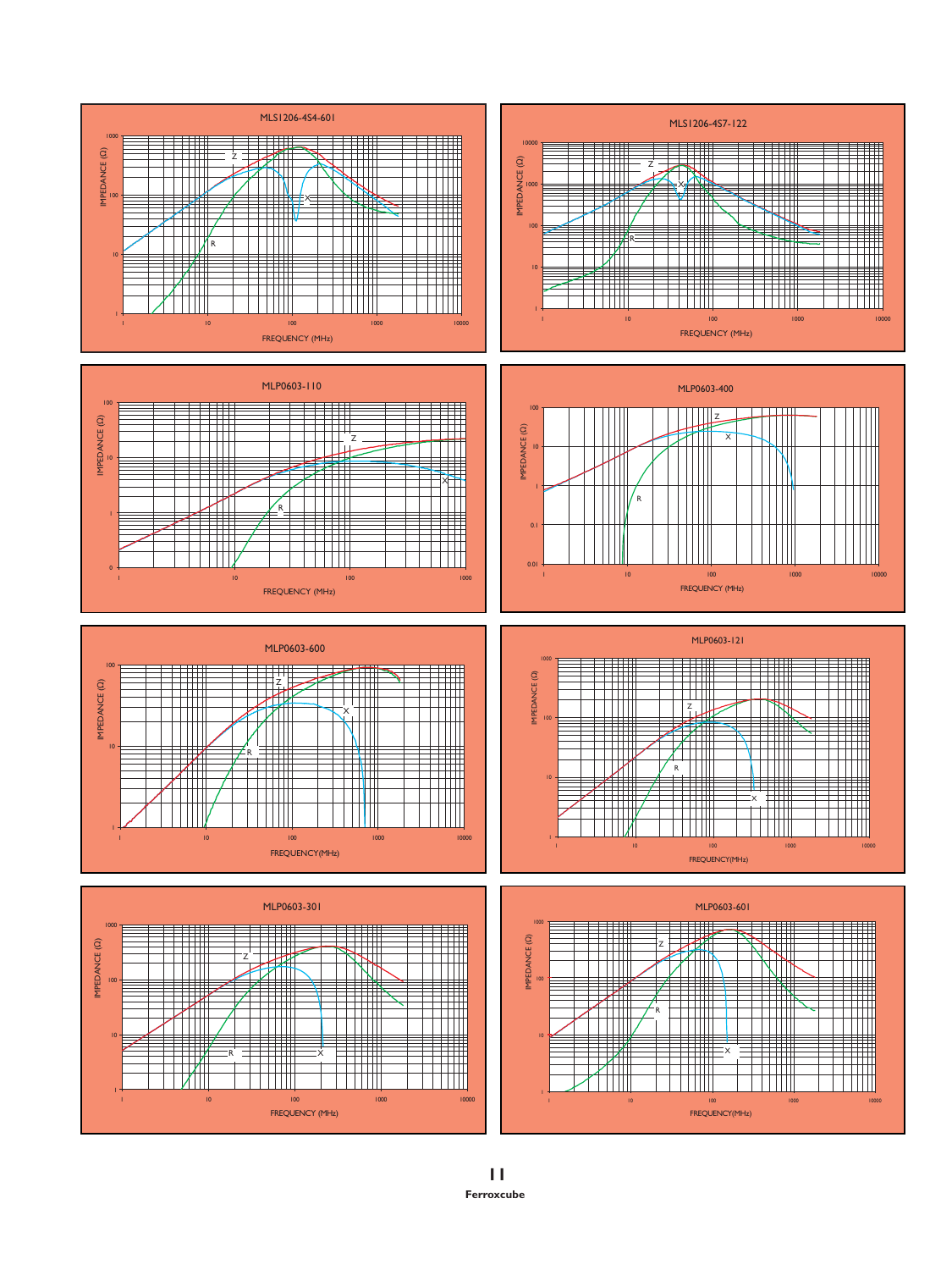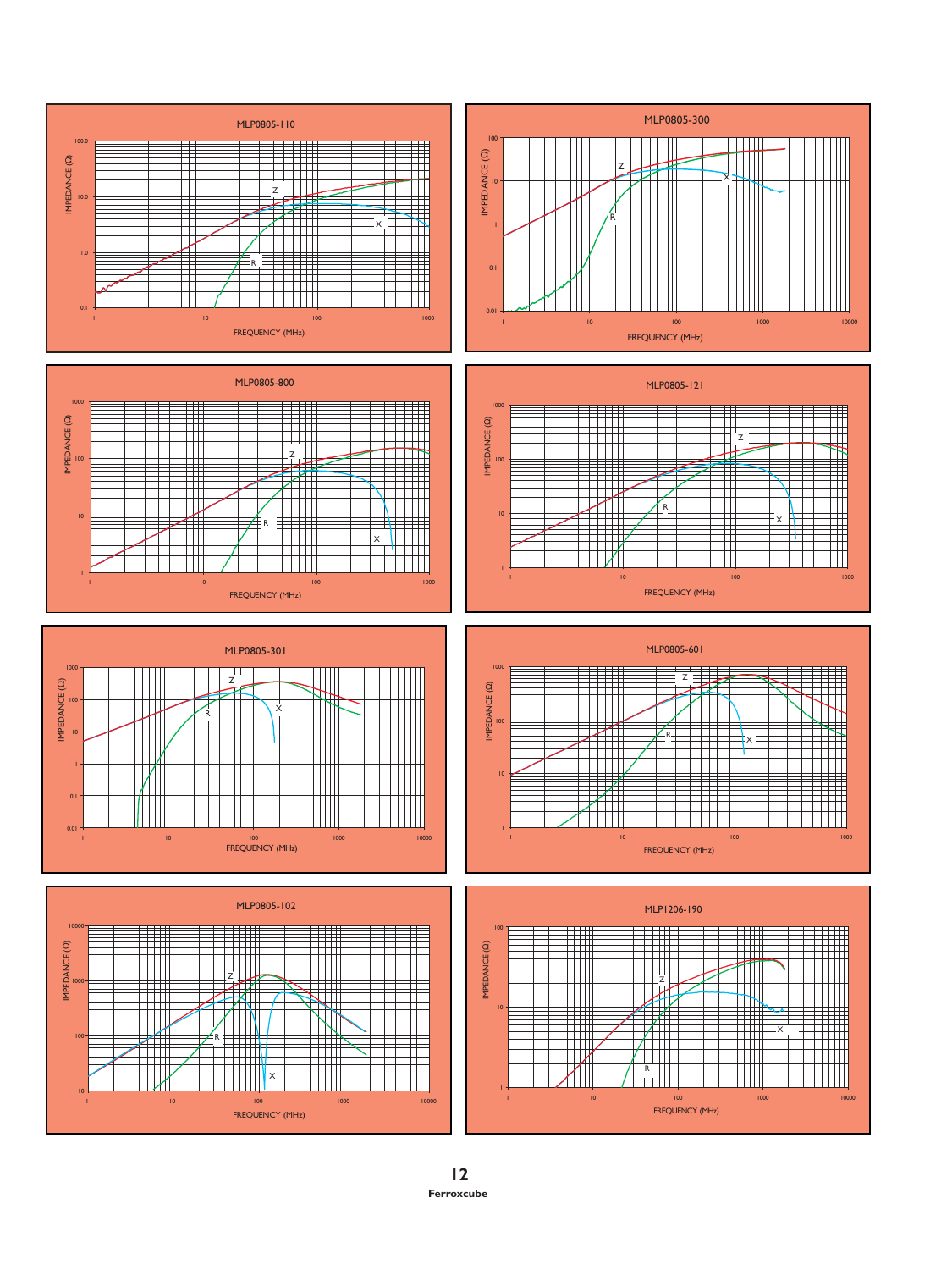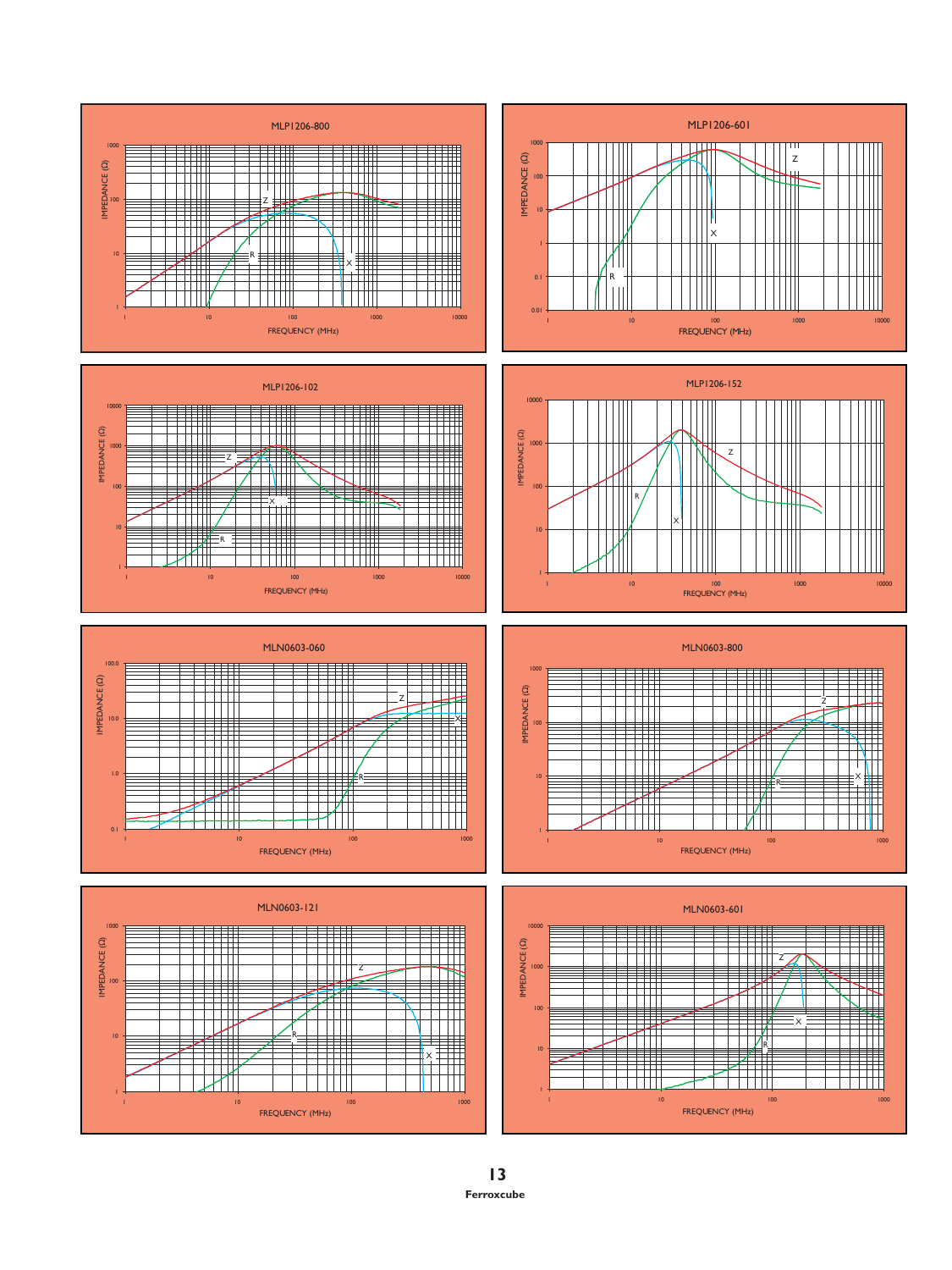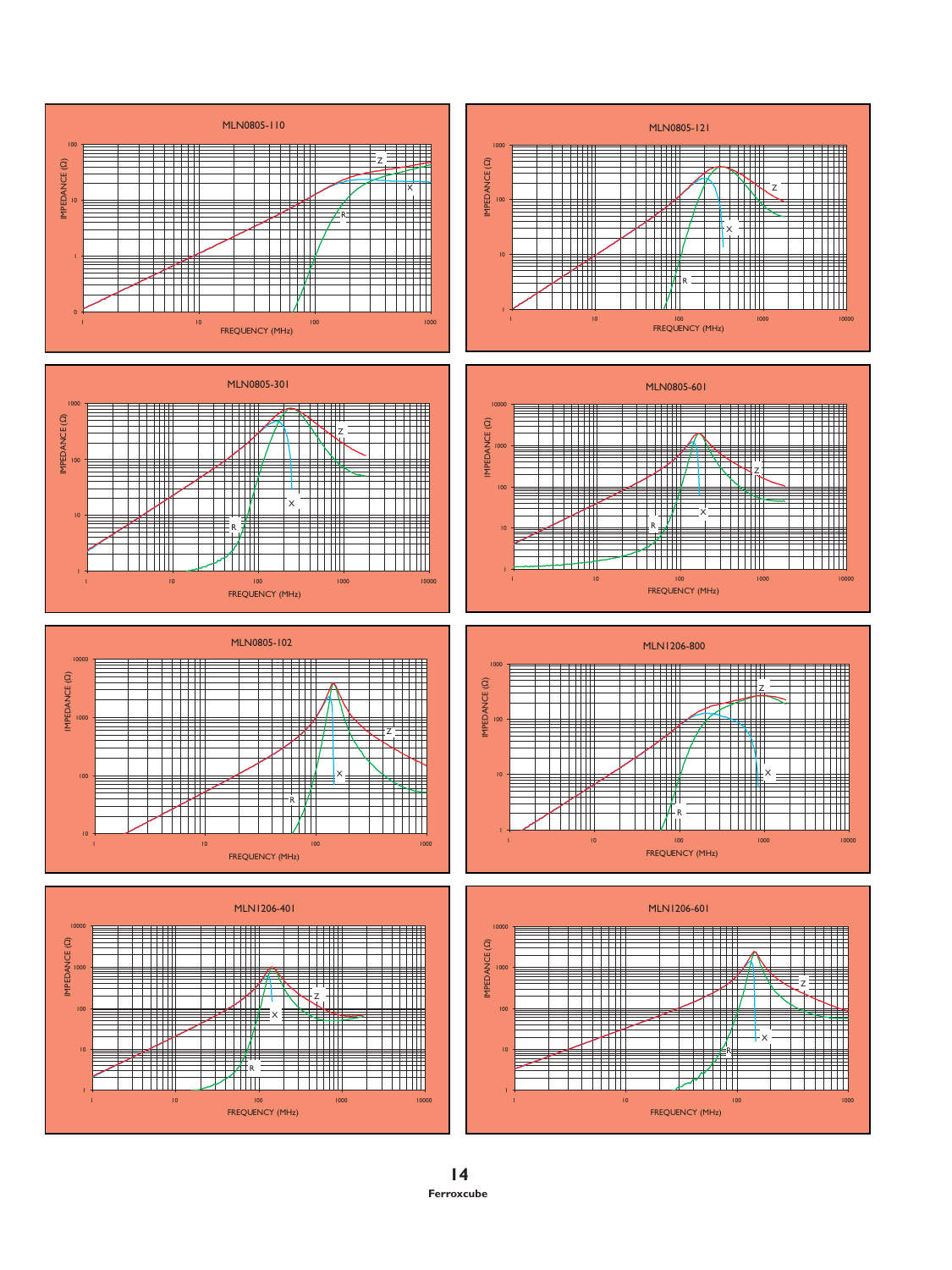## **Reliability and Quality Controls**

FERROXCUBE multilayer suppressors are submitted to extensive tests to ensure high quality, high reliability and complete customer satisfaction. A brief description is given below.

#### **Electrical test**

The inductive components are tested 100% for impedance and  $R_{\text{DC}}$  by automatic sorting machines. Samples from each lot of products are double-checked by QA personnel. All components shall have electrical properties within the tolerances specified in the product specification.

#### **External visual inspection**

Samples are inspected under 10 to 30 x magnification by microscope for any physical defect, such as chips, cracking, delamination, over-plating, etc.. No damage shall be found in the products.

#### **Life test**

Samples are tested at 85ºC with maximum rated current for 1000 hours, and 20% relative humidity. After the test, no physical and mechanical damage shall be observed, and the impedance shall not have changed by more than 20% from the initial value.

#### **Loaded humidity test**

The components are placed in a testing chamber at 40ºC and 90% relative humidity. Then 100% of the rated current is applied to the components for 1000 hrs. No physical and mechanical damage shall be observed, and the impedance shall not have changed by more than 20% from the initial value.

#### **Thermal shock test**

The components are subjected to 100 temperature cycles between -40ºC and +85ºC. Kept stabilised for 30 minutes each. No physical and mechanical damage shall be observed, and the impedance shall not have changed by more than 20% from the initial value.

### **Vibration test**

The components are subjected to vibrations with a frequency range of 10 to 55 Hz with 1.5 mm amplitude, in three directions for 2 hours each. No physical and mechanical damage shall be observed, and the impedance shall not have changed by more than 20% from the initial values.

#### **Bending test**

The chips are soldered on a PCB and subjected to one bend of 2 mm. No physical and mechanical damage shall be observed.

#### **Solderability test**

The chips are wetted with Type R rosin flux, then dipped into an H63A eutectic solder pot at 230ºC for 3 seconds. As a result more than 90% of each termination surface shall be covered by new solder.

#### **Resistance to soldering heat**

The chips are dipped in flux first, then dipped into a solder pot at 260ºC for 10 seconds. There shall not be any physical damage to the chips. More than 75% of each terminal surface shall be covered by new solder.

#### **Terminal strength**

The chips are lead attached to a wire with solder and suspended for 30 seconds with a weight according to the chip size (0.2 kg for 0402, 0.5 kg for 0603, 1 kg for 0805, and 2 kg for larger). No damage shall be observed after the test.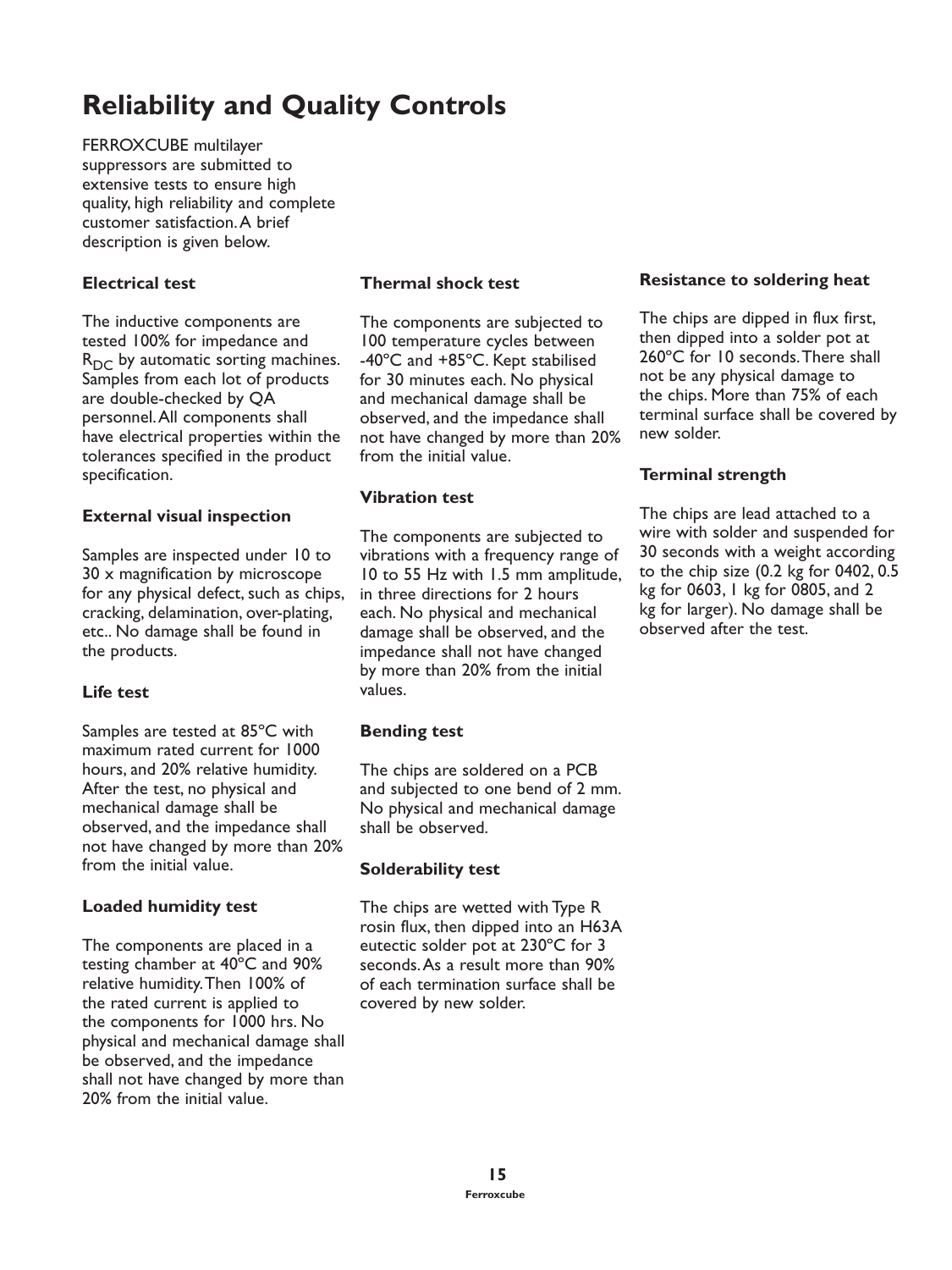## **Multilayer Inductors**

### **Features**

- Monolithic structure for closed magnetic path and high reliability.
- Standard EIA and EIAJ sizes: 0402, 0603, 0805, 080505, 1206.
- This multilayer chip inductor results in magnetic shielding: the absence of leakage flux makes it most suitable for high density mounting.
- Suitable for wave and reflow soldering.
- Wide range of inductance values.
- Superior physical properties.
- Available in standard EIA and EIAJ tape-and-reel.
- Operating temperature -40ºC to +125ºC.
- 100% sorting out on inductance.

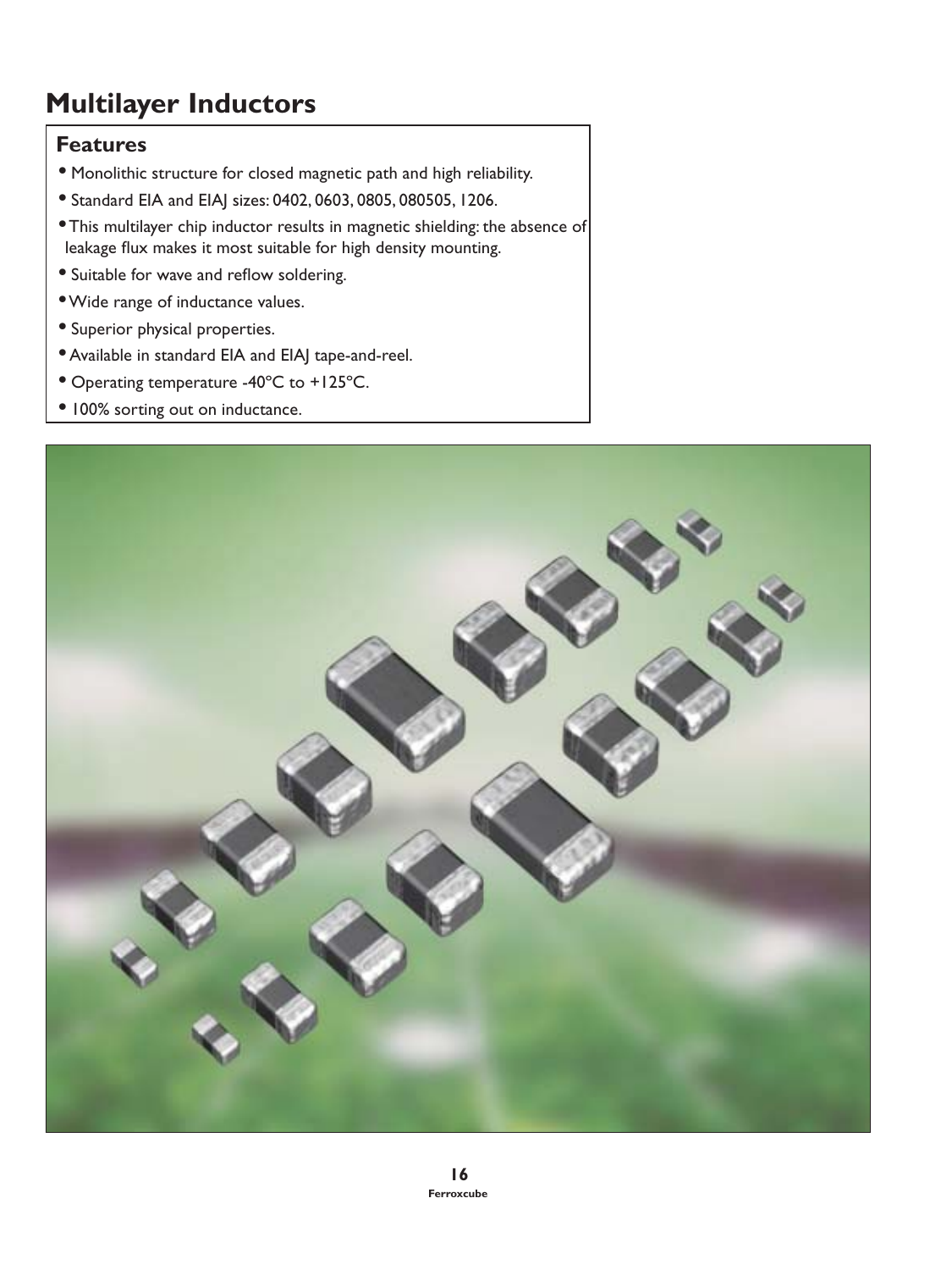## **Applications**

Our range of multilayer chip inductors offers magnetic shielding, in five standard sizes (0402, 0603, 0805, 080505 and 1206), which are specially design for electronic products. It offers minimum flux leakage thus eliminating cross talk. They have inductances between 1 nH and 18 µH.





Main applications areas for multilayer inductors are:

- computer and peripheral equipment: mother board, notebook, CD-Rom, DVD-Rom, CD-RW, scanner, hard disc, VGA card, sound card, LCD monitor, printer, PC server thumb drive, PCMCIA card, graphic card, etc.
- network: LAN card, hub, switcher, router set top box, etc.
- telecom: cell phone, ADSL, wired modem, cable modem, ISDN, GPS satellite receiver, etc.
- consumer: walkman, walkdisc, digital still camera (DSC), sound system, HDTV, projector, DVD player, VCD player, tuner for TV, cable modem, etc.

Main high frequency application for multilayer inductor MLH are:

• cell phone, dect phone, wireless LAN card, wireless micro-phone, TV tuner, RF receiver, cable modem, RF amplifier, security remote control, wireless mouse, wireless keyboard pager, set top box.



To help designers in the trial and error process of finding the most suitable component, we offer a sample box with a selection of products.

Ordering code: SAMPLEBOX13











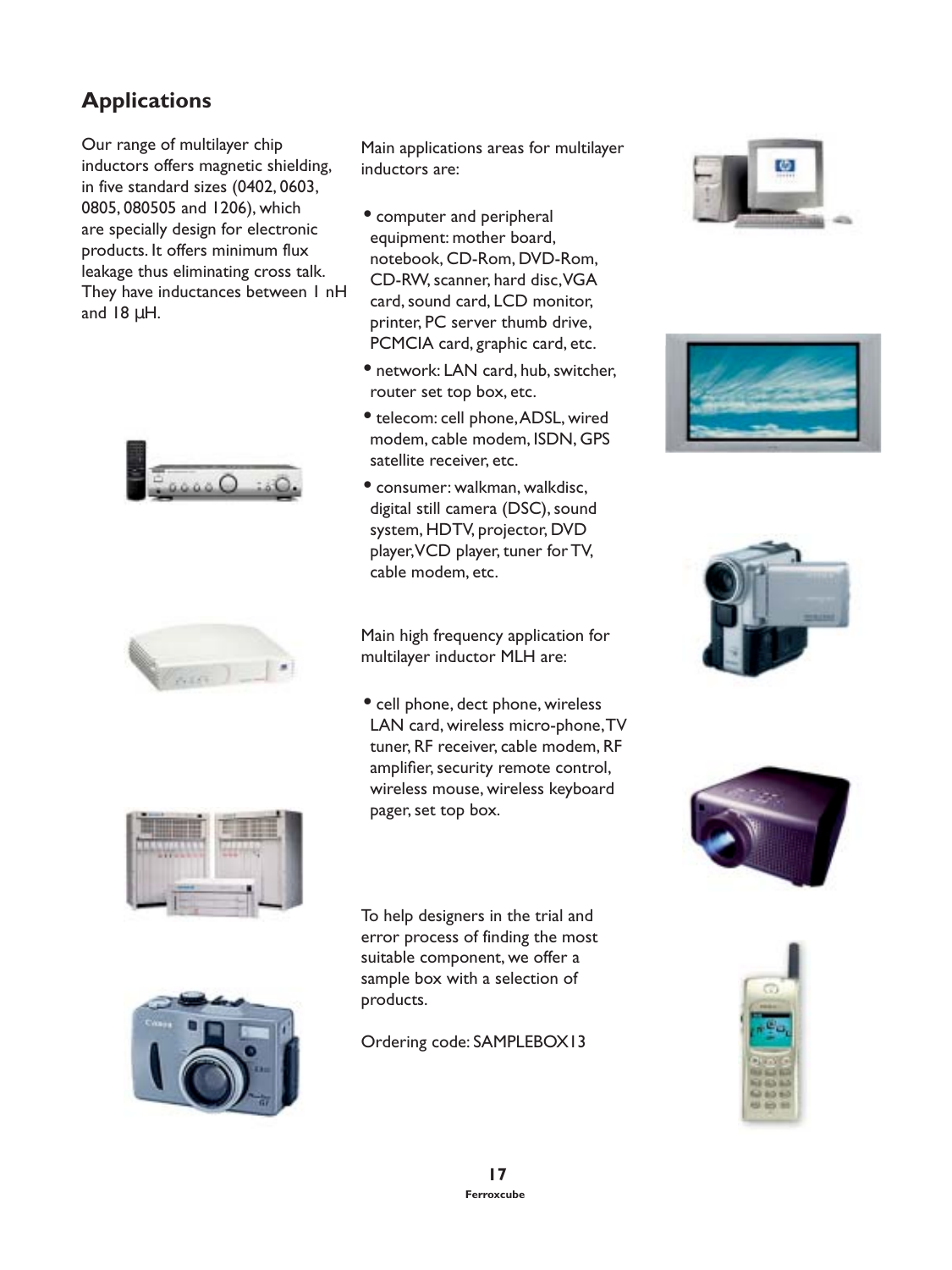## **Type Number structure**

| • MultiLayer Inductor: MLI 0805-R68-10                              |
|---------------------------------------------------------------------|
| I. Product type                                                     |
| 2. Size                                                             |
| 3. Inductance value                                                 |
| 4. Tolerance (%)                                                    |
|                                                                     |
| • MultiLayer inductor High frequency: $MLH$ $\frac{0402-4N7-03}{2}$ |
| I. Product type                                                     |
| 2. Size                                                             |
| 3. Inductance value<br>4. Tolerance                                 |

### **Inductance value**

- Expressed in nH or µH
- Three different kind to express:

| 4N7<br>82N   | 4.7 nH<br>82 nH             |
|--------------|-----------------------------|
| R I O<br>IR8 | $0.10 \mu H$<br>$1.8 \mu H$ |
| 820<br>151   | $82 \mu H$<br>$150 \mu H$   |

### **Tolerance:**

- Last two digits are tolerance: '05', '10' or '20' in %
- In MLH '03' =  $\pm$  0.3 nH in absolute value, ' $5' = \pm 5\%$  in percentage.

### **Sizes**

Standard sizes for multilayer inductors MLI and MLH are given in the tables below.



### **Multilayer Inductor MLI**

|                 |                                                | D(mm)           |
|-----------------|------------------------------------------------|-----------------|
| $0.80 \pm 0.15$ | $0.80 \pm 0.15$                                | $0.30 \pm 0.20$ |
| $1.25 + 0.20$   | $0.90 \pm 0.20$                                | $0.50 \pm 0.30$ |
| $1.25 + 0.20$   | $1.25 + 0.20$                                  | $0.50 \pm 0.30$ |
|                 | $1.6 + 0.15$<br>$2.0 + 0.20$<br>$2.0 \pm 0.20$ |                 |

### **Multilayer Inductor MLH**

| <b>Size</b> | A(mm)          | B/mm)           | C(mm)           | D(mm)           |
|-------------|----------------|-----------------|-----------------|-----------------|
| 0402        | $1.0 + 0.15$   | $0.50 \pm 0.15$ | $0.50 \pm 0.15$ | $0.25 + 0.15$   |
| 0603        | $1.6 \pm 0.20$ | $0.80 \pm 0.15$ | $0.80 \pm 0.15$ | $0.30 \pm 0.20$ |
| 0805        | $2.0 \pm 0.20$ | $1.25 \pm 0.20$ | $\ast$          | $0.50 \pm 0.30$ |

\* NOTE:

for types  $L < 180$  nH  $0.90 \pm 0.20$ for types  $L \ge 180$  nH  $1.20 \pm 0.30$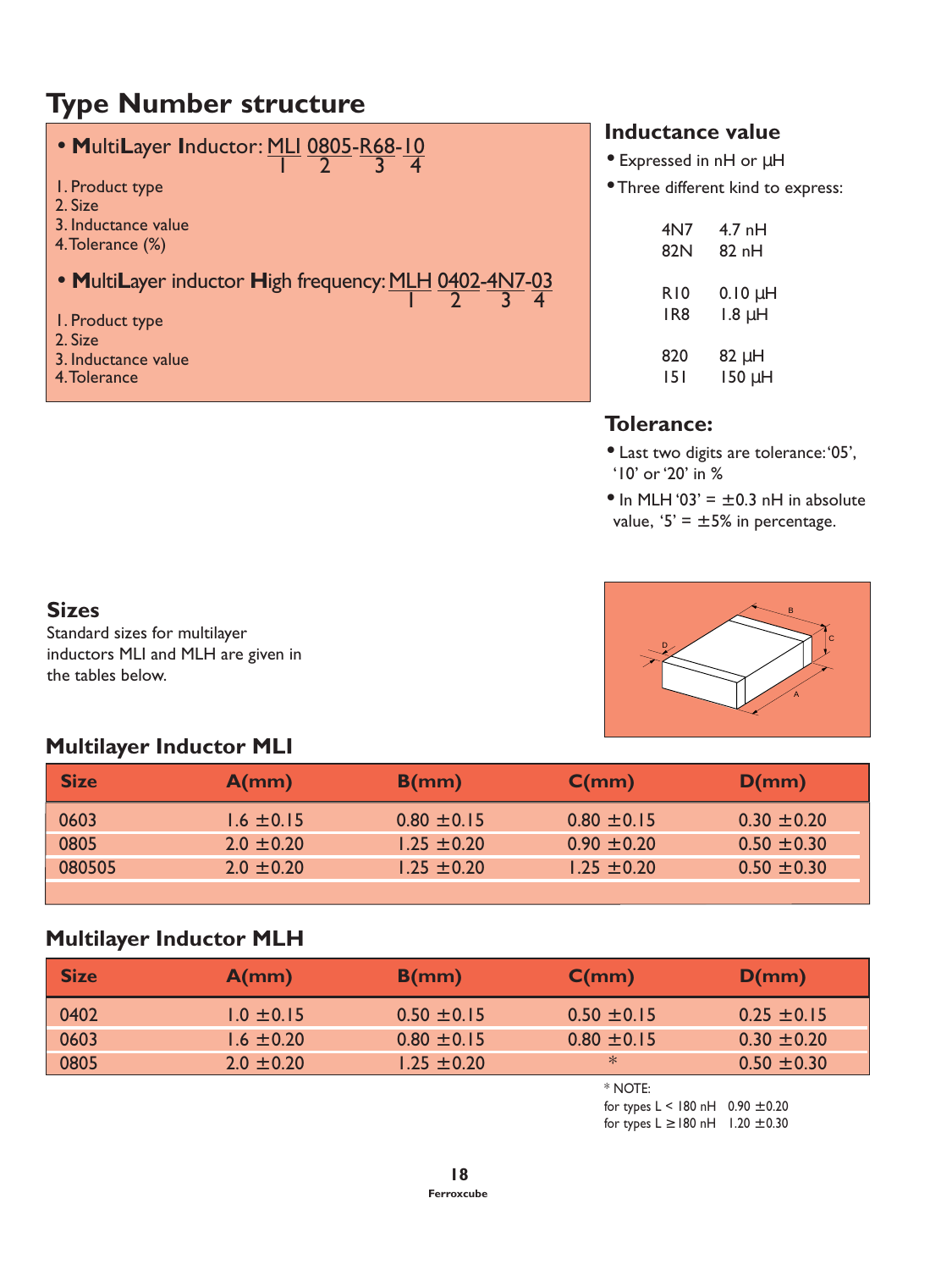## **Multilayer Inductors - MLI**

General Purpose

| <b>Type Number</b>               | $L(\mu H)$  | L tol. | Q        | L,Q             | <b>SRF</b> | R <sub>DC</sub> |      | <b>Type Number</b>                                                  | $L(\mu H)$      | L tol.       | O        | L, Q           | <b>SRF</b>         | $R_{DC}$          |                 |
|----------------------------------|-------------|--------|----------|-----------------|------------|-----------------|------|---------------------------------------------------------------------|-----------------|--------------|----------|----------------|--------------------|-------------------|-----------------|
|                                  |             |        | min      | test f          | min        | max             | max  |                                                                     |                 |              | min      | test f         | min                | max               | max             |
|                                  |             |        |          | (MHz)           | (MHz)      | $(\Omega)$      | (mA) |                                                                     |                 |              |          | (MHz)          | $(MHz)$ $(\Omega)$ |                   | (mA)            |
| MLI0603-47N-20                   | 0.047       | ±20%   | 20       | 50              | 260        | 0.3             | 50   | MLI080505-2R7-10                                                    | 2.7             | ±10%         | 45       | $ 0\rangle$    | 45                 | 0.75              | 30              |
| MLI0603-68N-20                   | 0.068       | ±20%   | 20       | 50              | 250        | 0.3             | 50   | MLI080505-3R3-10                                                    | 3.3             | ±10%         | 45       | 10             | 41                 | 0.8               | 30              |
| MLI0603-82N-20                   | 0.082       | ±20%   | 20       | 50              | 245        | 0.3             | 50   | MLI080505-3R9-10                                                    | 3.9             | ±10%         | 45       | $ 0\rangle$    | 38                 | 0.9               | 30 <sup>2</sup> |
| MLI0603-R10-10                   | 0.1         | ±10%   | 30       | 25              | 240        | 0.5             | 50   | MLI080505-4R7-10                                                    | 4.7             | ±10%         | 45       | $ 0\rangle$    | 35                 |                   | 30              |
| MLI0603-R12-10                   | 0.12        | ±10%   | 30       | 25              | 205        | 0.5             | 50   | MLI080505-5R6-10                                                    | 5.6             | ±10%         | 45       | $\overline{4}$ | 32                 | 0.9               | 15              |
| MLI0603-R15-10                   | 0.15        | ±10%   | 30       | 25              | 180        | 0.6             | 50   | MLI080505-6R8-10                                                    | 6.8             | ±10%         | 45       | $\overline{4}$ | 29                 |                   | 15              |
| MLI0603-R18-10                   | 0.18        | ±10%   | 30       | 25              | 165        | 0.6             | 50   | MLI080505-8R2-10                                                    | 8.2             | ±10%         | 45       | $\overline{4}$ | 26                 | $\mathbf{L}$      | 15              |
|                                  |             |        | 30       |                 |            |                 |      | MLI080505-100-10                                                    | $\overline{10}$ | ±10%         | 45       | $\overline{2}$ | 24                 | 1.15              | 15              |
| MLI0603-R22-10                   | 0.22        | ±10%   |          | 25<br>25        | 150        | 0.8             | 50   | MLI080505-120-10                                                    | 12              | ±10%         | 45       | $\overline{2}$ | 22                 | 1.25              | 15              |
| MLI0603-R27-10                   | 0.27        | ±10%   | 30       |                 | 136        | 0.8             | 50   | MLI080505-150-10                                                    | 15<br> 8        | ±10%         | 30       | 1              | 9<br> 8            | 0.8               | 5               |
| MLI0603-R33-10                   | 0.33        | ±10%   | 30       | 25              | 125        | 0.85            | 35   | MLI080505-180-10<br>MLI1206-47N-20                                  | 0.047           | ±10%<br>±20% | 30<br>25 | 50             | 320                | 0.9<br>$0.15$ 300 | 5               |
| MLI0603-R39-10                   | 0.39        | ±10%   | 30       | 25              | 110        |                 | 35   | MLI1206-68N-20                                                      | 0.068           | ±20%         | 25       | 50             | 280                | 0.25              | 300             |
| MLI0603-R47-10                   | 0.47        | ±10%   | 30       | 25              | 105        | 1.35            | 35   | MLI1206-R10-10                                                      | 0.1             | ±10%         | 30       | 25             | 235                | 0.25              | 250             |
| MLI0603-R56-10                   | 0.56        | ±10%   | 30       | 25              | 95         | 1.55            | 35   | MLI1206-R12-10                                                      | 0.12            | ±10%         | 30       | 25             | 220                | 0.3               | 250             |
| MLI0603-R68-10                   | 0.68        | ±10%   | 30       | 25              | 85         | 1.7             | 35   | MLI1206-R15-10                                                      | 0.15            | ±10%         | 30       | 25             | 200                | 0.3               | 250             |
| MLI0603-R82-10                   | 0.82        | ±10%   | 30       | 25              | 75         | 2.1             | 35   | MLI1206-R18-10                                                      | 0.18            | ±10%         | 30       | 25             | 185                | 0.4               | 250             |
| MLI0603-1R0-10                   | 1.0         | ±10%   | 35       | 10              | 65         | 0.6             | 25   | MLI1206-R22-10                                                      | 0.22            | ±10%         | 30       | 25             | 170                | 0.4               | 250             |
| MLI0603-1R2-10                   | 1.2         | ±10%   | 35       | 10              | 60         | 0.8             | 25   | MLI1206-R27-10                                                      | 0.27            | ±10%         | 30       | 25             | 150                | 0.5               | 250             |
| MLI0603-1R5-10                   | 1.5         | ±10%   | 35       | 10              | 55         | 0.8             | 25   | MLI1206-R33-10                                                      | 0.33            | ±10%         | 30       | 25             | 145                | 0.6               | 250             |
| MLI0603-1R8-10                   | 1.8         | ±10%   | 35       | 10              | 50         | 0.95            | 25   | MLI1206-R39-10                                                      | 0.39            | ±10%         | 30       | 25             | 135                | 0.5               | 200             |
| MLI0603-2R2-10                   | 2.2         | ±10%   | 35       | 10              | 45         | 1.15            | 15   | MLI1206-R47-10                                                      | 0.47            | ±10%         | 30       | 25             | 125                | 0.6               | 200             |
| MLI0603-2R7-10                   | 2.7         | ±10%   | 35       | 10              | 40         | 1.35            | 15   | MLI1206-R56-10                                                      | 0.56            | ±10%         | 30       | 25             | 115                | 0.7               | 150             |
| MLI0603-3R3-10                   | 3.3         | ±10%   | 35       | $\overline{10}$ | 38         | 1.55            | 15   | MLI1206-R68-10                                                      | 0.68            | ±10%         | 30       | 25             | 105                | 0.8               | 150             |
| MLI0603-3R9-10                   | 3.9         | ±10%   | 35       | $\overline{10}$ | 36         | 1.7             | 15   | MLI1206-R82-10                                                      | 0.82            | ±10%         | 30       | 25             | 100                | 0.9               | 150             |
| MLI0603-4R7-10                   | 4.7         | ±10%   | 35       | $\overline{10}$ | 33         | 2.1             | 15   | MLI1206-1R0-10                                                      | 1.0             | ±10%         | 45       | 10<br>10       | 110                | 0.4               | 100             |
| MLI0603-5R6-10                   | 5.6         | ±10%   | 35       | $\overline{4}$  | 22         | 1.55            | 5    | MLI1206-1R2-10<br>MLI1206-1R5-10                                    | 1.2<br>1.5      | ±10%<br>±10% | 45<br>45 | 10             | 100<br>90          | 0.5<br>0.5        | 100<br>80       |
| MLI0603-6R8-10                   | 6.8         | ±10%   | 35       | $\overline{4}$  | 20         | 1.7             | 5    | MLI1206-1R8-10                                                      | 1.8             | ±10%         | 45       | 10             | 80                 | 0.5               | 70              |
| MLI0603-8R2-10                   | 8.2         | ±10%   | 30       | $\overline{4}$  | 8          | 2.1             | 5    | MLI1206-2R2-10                                                      | 2.2             | ±10%         | 45       | 10             | 70                 | 0.6               | 60              |
| MLI0603-100-10                   | $ 0\rangle$ | ±10%   | 30       | $\overline{2}$  | 17         | 2.55            | 5    | MLI1206-2R7-10                                                      | 2.7             | ±10%         | 45       | $ 0\rangle$    | 70                 | 0.6               | 60              |
| MLI0805-47N-20                   | 0.047       | ±20%   | 25       | 50              | 320        | 0.2             | 300  | MLI1206-3R3-10                                                      | 3.3             | ±10%         | 45       | $ 0\rangle$    | 60                 | 0.7               | 60              |
| MLI0805-68N-20                   | 0.068       | ±20%   | 25       | 50              | 280        | 0.2             | 300  | MLI1206-3R9-10                                                      | 3.9             | ±10%         | 45       | 10             | 55                 | 0.8               | 50              |
| MLI0805-82N-20                   | 0.082       | ±20%   | 25       | 50              | 255        | 0.2             | 300  | MLI1206-4R7-10                                                      | 4.7             | ±10%         | 45       | 10             | 50                 | 0.9               | 50              |
| MLI0805-R10-10                   | 0.1         | ±10%   | 30       | 25              | 235        | 0.3             | 250  | MLI1206-5R6-10                                                      | 5.6             | ±10%         | 45       | $\overline{4}$ | 32                 | 0.7               | 25              |
| MLI0805-R12-10                   | 0.12        | ±10%   | 30       | 25              | 220        | 0.3             | 250  | MLI1206-6R8-10                                                      | 6.8             | ±10%         | 45       | 4              | 29                 | 0.8               | 25              |
| MLI0805-R15-10                   | 0.15        | ±10%   | 30       | 25              | 200        | 0.4             | 250  | MLI1206-8R2-10                                                      | 8.2             | ±10%         | 45       | $\overline{4}$ | 26                 | 0.9               | 25              |
| MLI0805-R18-10                   | 0.18        | ±10%   | 30       | 25              | 185        | 0.4             | 250  | MLI1206-100-10                                                      | 10              | ±10%         | 45       | $\overline{2}$ | 24                 |                   | 25              |
| MLI0805-R22-10                   | 0.22        | ±10%   | 30       | 25              | 170        | 0.5             | 250  | MLI1206-120-10                                                      | 12              | ±10%         | 45       | $\overline{2}$ | 22                 | 1.05              | 15              |
| MLI0805-R27-10                   | 0.27        | ±10%   | 30       | 25              | 150        | 0.5             | 250  | MLI1206-150-10                                                      | 15              | ±10%         | 35       |                | 9                  | 0.7               | 5               |
|                                  | 0.33        |        |          | 25              | 145        | 0.55 250        |      | MLI1206-180-10                                                      | 8               | ±10%         | 35       |                | 8                  | 0.75              | 5 <sup>7</sup>  |
| MLI0805-R33-10<br>MLI0805-R39-10 | 0.9         | ±10%   | 30<br>30 |                 | 135        |                 |      |                                                                     |                 |              |          |                |                    |                   |                 |
|                                  |             | ±10%   |          | 25              |            | 0.65 250        |      | $\bullet$ R <sub>DC</sub> : Resistance of component for DC current. |                 |              |          |                |                    |                   |                 |
| MLI0805-R47-10                   | 0.47        | ±10%   | 30       | 25              | 125        | $0.65$ 250      |      |                                                                     |                 |              |          |                |                    |                   |                 |
| MLI0805-R56-10                   | 0.56        | ±10%   | 30       | 25              | 115        | $0.75$ 150      |      | • Maximum rated current: measure of current capacity                |                 |              |          |                |                    |                   |                 |
| MLI0805-R68-10                   | 0.68        | ±10%   | 30       | 25              | 105        | 0.8             | 150  | of the component.                                                   |                 |              |          |                |                    |                   |                 |
| MLI0805-R82-10                   | 0.82        | ±10%   | 30       | 25              | 100        | I.              | 150  | • Other tolerances can be provided upon request.                    |                 |              |          |                |                    |                   |                 |
| MLI0805-1R0-10                   | 1.0         | ±10%   | 45       | $ 0\rangle$     | 75         | 0.45            | 50   |                                                                     |                 |              |          |                |                    |                   |                 |
| MLI0805-1R2-10                   | 1.2         | ±10%   | 45       | 10              | 65         | 0.5             | 50   | • Operating temperature: -40°C to +125°C.                           |                 |              |          |                |                    |                   |                 |
| MLI0805-1R5-10                   | 1.5         | ±10%   | 45       | 10              | 60         | 0.5             | 50   |                                                                     |                 |              |          |                |                    |                   |                 |
| MLI0805-1R8-10                   | 1.8         | ±10%   | 45       | 10              | 55         | 0.6             | 50   |                                                                     |                 |              |          |                |                    |                   |                 |

MLI0805-2R2-10 2.2 ±10% 45 10 50 0.65 30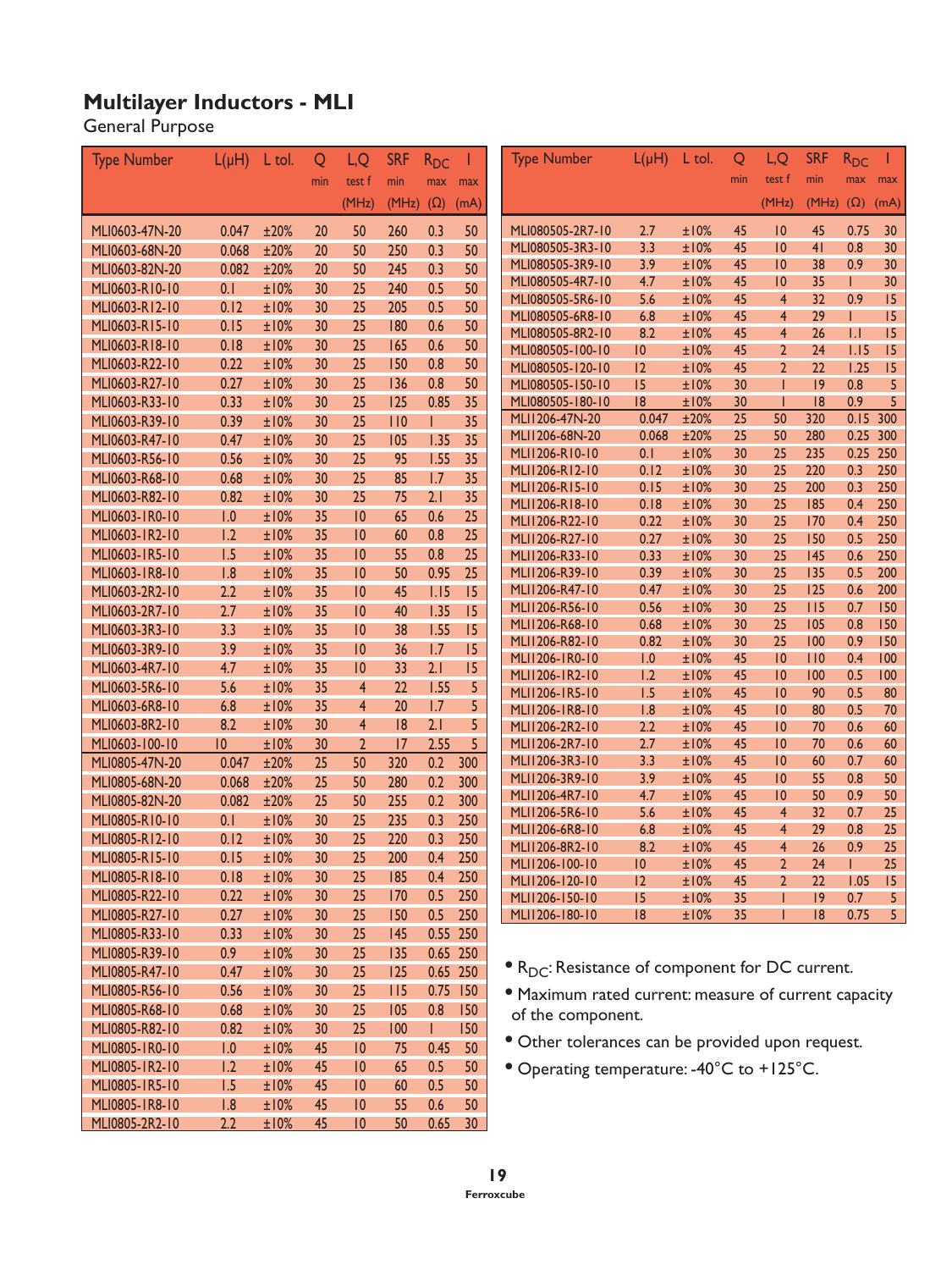## **Multilayer Inductors - MLH**

High Frequency

| <b>Type Number</b> | L          | L         | Q               | Q               | Q          | <b>SRF</b>      | R <sub>DC</sub>      |           | <b>Type Number</b> | L                           | L    | O             | Q          | Q                            | <b>SRF</b> | R <sub>DC</sub> |          |
|--------------------|------------|-----------|-----------------|-----------------|------------|-----------------|----------------------|-----------|--------------------|-----------------------------|------|---------------|------------|------------------------------|------------|-----------------|----------|
|                    | (nH)       | tol.      | min             | typ             | typ        | min             |                      | max max   |                    | (nH)                        | tol. | min           | typ        | typ                          | min        | max             | max      |
|                    | 100        |           | 100             | 100             | 800        | (MHz)           | $(\Omega)$           | (mA)      |                    | 100                         |      | 100           | 100        | 800                          | (MHz)      | $(\Omega)$      | (mA)     |
|                    | <b>MHz</b> |           | <b>MHz</b>      | <b>MHz</b>      | <b>MHz</b> |                 |                      |           |                    | <b>MHz</b>                  |      | <b>MHz</b>    | <b>MHz</b> | <b>MHz</b>                   |            |                 |          |
| MLH0402-IN0-03     | 1.0        | ±0.3      | 8               | 9               | 28         | 6000            | $0.10$ 300           |           | MLH0603-R12-5      | 120                         | ±5%  | $8^{(3)}$     |            | $16^{(3)}$ 23 <sup>(2)</sup> | 730        | 1.6             | 250      |
| MLH0402-1N2-03     | 1.2        | ±0.3      | 8               | 9               | 28         | 6000            | 0.10                 | 300       | MLH0603-R15-5      | 150                         | ±5%  | $8^{(3)}$     |            | $14^{(3)}$ 23 <sup>(2)</sup> | 650        | 2.0             | 250      |
| MLH0402-1N5-03     | 1.5        | ±0.3      | 8               | $\overline{10}$ | 28         | 6000            | 0.10                 | 300       | MLH0603-R18-5      | 180                         | ±5%  | $8^{(3)}$     | $14^{(3)}$ | 2(2)                         | 570        | 2.4             | 250      |
| MLH0402-1N8-03     | 1.8        | ±0.3      | 8               | $\overline{10}$ | 28         | 6000            | 0.10                 | 300       | MLH0603-R22-5      | 220                         | ±5%  | $8^{(3)}$     | $13^{(3)}$ | $20^{(2)}$                   | 530        | 2.8             | 200      |
| MLH0402-2N2-03     | 2.2        | ±0.3      | 8               | $\overline{10}$ | 29         | 6000            | 0.12 300             |           | MLH0805-1N5-03     | 1.5                         | ±0.3 | П             | 13         | 40                           | 6000       | 0.10            | 500      |
| MLH0402-2N7-03     | 2.7        | ±0.3      | 8               | П               | 30         | 6000            | 0.12 300             |           | MLH0805-1N8-03     | 1.8                         | ±0.3 | П             | 3          | 45                           | 6000       | 0.10            | 500      |
| MLH0402-3N3-03     | 3.3        | ±0.3      | 8               | П               | 30         | 5200            | 0.15                 | 300       | MLH0805-2N2-03     | 2.2                         | ±0.3 | $\mathbf{H}$  | 3          | 48                           | 6000       | 0.10            | 500      |
| MLH0402-3N9-03     | 3.9        | ±0.3      | 8               | П               | 31         | 5150            | 0.15                 | 300       | MLH0805-2N7-03     | 2.7                         | ±0.3 | $\mathbf{H}$  | 3          | 40                           | 6000       | 0.10            | 500      |
| MLH0402-4N7-03     | 4.7        | ±0.3      | 8               | П               | 31         | 4800            | 0.18                 | 300       | MLH0805-3N3-03     | 3.3                         | ±0.3 | 3             | 15         | 56                           | 6000       | 0.13            | 500      |
| MLH0402-5N6-03     |            | ±0.3      | 8               | П               | 31         | 4100            |                      | 0.20 300  | MLH0805-3N9-03     | 3.9                         | ±0.3 | 3             | 15         | 54                           | 5400       | 0.15            | 500      |
|                    | 5.6<br>6.8 |           |                 | П               | 33         |                 |                      |           |                    |                             |      |               | 15         | 50                           |            |                 |          |
| MLH0402-6N8-5      |            | ±5%       | 8               |                 |            | 3800            | 0.25 300<br>0.25 300 |           | MLH0805-4N7-03     | 4.7                         | ±0.3 | 3             | 15         |                              | 4500       | 0.23 500        | 0.20 500 |
| MLH0402-8N2-5      | 8.2        | ±5%       | 8               | 2               | 32         | 3500            |                      |           | MLH0805-5N6-03     | 5.6                         | ±0.3 | 3             |            | 53                           | 4000       |                 |          |
| MLH0402-10N-5      | 10.0       | ±5%       | 8               | 2               | 32         | 3300            | 0.30 <sub>1</sub>    | 300       | MLH0805-6N8-5      | 6.8                         | ±5%  | 3             | 15         | 51                           | 3650       | 0.25            | 500      |
| MLH0402-12N-5      | 12.0       | ±5%       | 8               | 12              | 31         | 2600            | 0.30 300             |           | MLH0805-8N2-5      | 8.2                         | ±5%  | 3             | 15         | 53                           | 3000       |                 | 0.28 500 |
| MLH0402-15N-5      | 15.0       | ±5%       | 8               | 2               | 30         | 2300            | 0.40                 | 300       | MLH0805-10N-5      | 10.0                        | ±5%  | 4             | 6          | 45                           | 2500       | 0.30            | 500      |
| MLH0402-18N-5      | 18.0       | ±5%       | 8               | 12              | 29         | 2050            | 0.50 300             |           | MLH0805-12N-5      | 12.0                        | ±5%  | 4             | 16         | 48                           | 2450       | 0.35            | 400      |
| MLH0402-22N-5      | 22.0       | ±5%       | 8               | 2               | 28         | 1900            | 0.60 300             |           | MLH0805-15N-5      | 15.0                        | ±5%  | 15            | 17         | 48                           | 2000       | 0.40            | 400      |
| MLH0402-27N-5      | 27.0       | ±5%       | 8               | 12              | 27         | 1700            | 0.70                 | 300       | MLH0805-18N-5      | 18.0                        | ±5%  | 15            | 17         | 43                           | 1750       | 0.45            | 400      |
| MLH0402-33N-5      | 33.0       | ±5%       | 8               | 10              | 25         | 1550            | 1.5                  | 200       | MLH0805-22N-5      | 22.0                        | ±5%  | 15            | 17         | 47                           | 1700       | 0.50            | 400      |
| MLH0402-39N-5      | 39.0       | ±5%       | 8               | $\overline{10}$ | 25         | 1450            | 1.8                  | 200       | MLH0805-27N-5      | 27.0                        | ±5%  | 16            | 8          | 38                           | 1550       | 0.55            | 400      |
| MLH0402-47N-5      | 47.0       | ±5%       | 8               | 9               | 22         | 1300            | 2.0                  | 200       | MLH0805-33N-5      | 33.0                        | ±5%  | 7             | 9          | 35                           | 1350       | 0.60            | 400      |
| MLH0402-56N-5      | 56.0       | ±5%       | 8               | 10              | 21         | 1250            | 2.0                  | 200       | MLH0805-39N-5      | 39.0                        | ±5%  | 9             | 21         | 40                           | 1300       | 0.65            | 400      |
| MLH0603-IN0-03     | 1.0        | ±0.3      | 10              | 2               | 50         | 6000            | 0.10                 | 500       | MLH0805-47N-5      | 47.0                        | ±5%  | 9             | 21         | 38                           | 1200       | 0.70 400        |          |
| MLH0603-IN2-03     | 1.2        | ±0.3      | $\overline{10}$ | 3               | 65         | 6000            | 0.10                 | 500       | MLH0805-56N-5      | 56.0                        | ±5%  | 16            | 21         | 31                           | 1150       | 0.75            | 400      |
| MLH0603-IN5-03     | 1.5        | ±0.3      | 10              | 3               | 47         | 6000            | 0.10                 | 500       | MLH0805-68N-5      | 68.0                        | ±5%  | 9             | 21         | 28                           | 1000       | 0.80            | 400      |
| MLH0603-1N8-03     | 1.8        | ±0.3      | 10              | 3               | 51         | 6000            | 0.10 500             |           | MLH0805-82N-5      | 82.0                        | ±5%  | 20            | 22         | 16                           | 850        | 0.90            | 400      |
| MLH0603-2N2-03     | 2.2        | ±0.3      | П               | 3               | 46         | 6000            | 0.10                 | 500       | MLH0805-R10-5      | 100                         | ±5%  | 21            | 23         | $\blacksquare$               | 730        | 1.0             | 400      |
| MLH0603-2N7-03     | 2.7        | ±0.3      | $\mathbf{H}$    | 3               | 45         | 6000            | 0.10                 | 500       | MLH0805-R12-5      | $120^{(1)}$                 | ±5%  | $13^{(1)}$    | 22         | ÷,                           | 650        | 1.2             | 300      |
| MLH0603-3N3-03     | 3.3        | ±0.3      | П               | $\overline{13}$ | 51         | 5900            | 0.12 500             |           | MLH0805-R15-5      | $150^{(1)}$                 | ±5%  | $13^{(1)}$ 22 |            | $\blacksquare$               | 550        | 1.4             | 300      |
| MLH0603-3N9-03     | 3.9        | ±0.3      | П               | 3               | 52         | 5600            | $0.14$ 500           |           | MLH0805-R18-5      | $180^{(1)}$                 | ±5%  | $13^{(1)}$ 23 |            |                              | 500        | 1.6             | 300      |
| MLH0603-4N7-03     | 4.7        | ±0.3      | $\mathbf{H}$    | 3               | 41         | 4800            | 0.16 500             |           | MLH0805-R22-5      | $220^{(1)}$                 | ±5%  | $12^{(1)}$ 20 |            | ä,                           | 450        | 1.8             | 300      |
| MLH0603-5N6-5      | 5.6        | ±0.3      | $\mathbf{H}$    | 3               | 41         | 4350            | 0.18 500             |           | MLH0805-R27-5      | $270^{(1)}$                 | ±5%  | $12^{(1)}$ 20 |            | ä,                           | 400        | 2.0             | 300      |
| MLH0603-6N8-5      | 6.8        | ±5%       | П               | 3               | 44         | 3750            |                      | 0.22 500  | MLH0805-R33-5      | $330^{(1)}$                 | ±5%  | $12^{(1)}$ 22 |            | ä,                           | 380        | 3.0             | 300      |
| MLH0603-8N2-5      | 8.2        | ±5%       | П               | 3               | 44         | 3300            | 0.24 500             |           | MLH0805-R39-5      | $390^{(1)}$                 | ±5%  | $10^{(1)}$ 17 |            |                              | 330        | 3.5             | 300      |
| MLH0603-10N-5      | 10.0       | ±5%       | П               | 3               | 45         | 2850            | 0.26 400             |           | MLH0805-R47-5      | $\frac{470^{(1)} + 5\%}{ }$ |      | $10^{(1)}$ 17 |            | $\sim$                       | 300        | 4.0 300         |          |
| MLH0603-12N-5      | 12.0       | ±5%       | 3               | 15              | 46         | 2500            |                      | 0.28 400  | $(1)$ at 500 MHz   |                             |      |               |            |                              |            |                 |          |
| MLH0603-15N-5      | 15.0       | ±5%       | 3               | 15              | 48         | 2150            |                      | 0.32 400  |                    |                             |      |               |            |                              |            |                 |          |
| MLH0603-18N-5      | 18.0       | ±5%       | 3               | 15              | 48         | 2100            |                      | 0.35 400  | $(2)$ at 300 MHz   |                             |      |               |            |                              |            |                 |          |
| MLH0603-22N-5      | 22.0       | ±5%       | 15              | 17              | 45         | 1850            |                      | 0.40 400  | $(3)$ at 50 MHz    |                             |      |               |            |                              |            |                 |          |
| MLH0603-27N-5      | 27.0       | $\pm 5\%$ | 15              | 17              | 43         | 1680            |                      | 0.45 400  |                    |                             |      |               |            |                              |            |                 |          |
| MLH0603-33N-5      | 33.0       | ±5%       | 15              | 8               | 39         | 1580            |                      | 0.55 400  |                    |                             |      |               |            |                              |            |                 |          |
| MLH0603-39N-5      | 39.0       | ±5%       | 15              | 8               | $37^{(1)}$ | 1400            | 0.60 300             |           |                    |                             |      |               |            |                              |            |                 |          |
| MLH0603-47N-5      | 47.0       | ±5%       | 15              | 8               |            | $35^{(1)}$ 1200 | 0.70 300             |           |                    |                             |      |               |            |                              |            |                 |          |
| MLH0603-56N-5      | 56.0       | ±5%       | 15              | 8               |            | $32^{(1)}$ 1100 | 0.75 300             |           |                    |                             |      |               |            |                              |            |                 |          |
| MLH0603-68N-5      | 68.0       | ±5%       | 15              | 8               |            | $34^{(1)}$ 1050 |                      | 0.85 300  |                    |                             |      |               |            |                              |            |                 |          |
| MLH0603-82N-5      | 82.0       | ±5%       | 15              | 8               | $32^{(1)}$ | 900             | 1.0                  | 300       |                    |                             |      |               |            |                              |            |                 |          |
| MLH0603-R10-5      | 100        | ±5%       | 15              | 8               | $20^{(1)}$ | 850             |                      | $1.2$ 300 |                    |                             |      |               |            |                              |            |                 |          |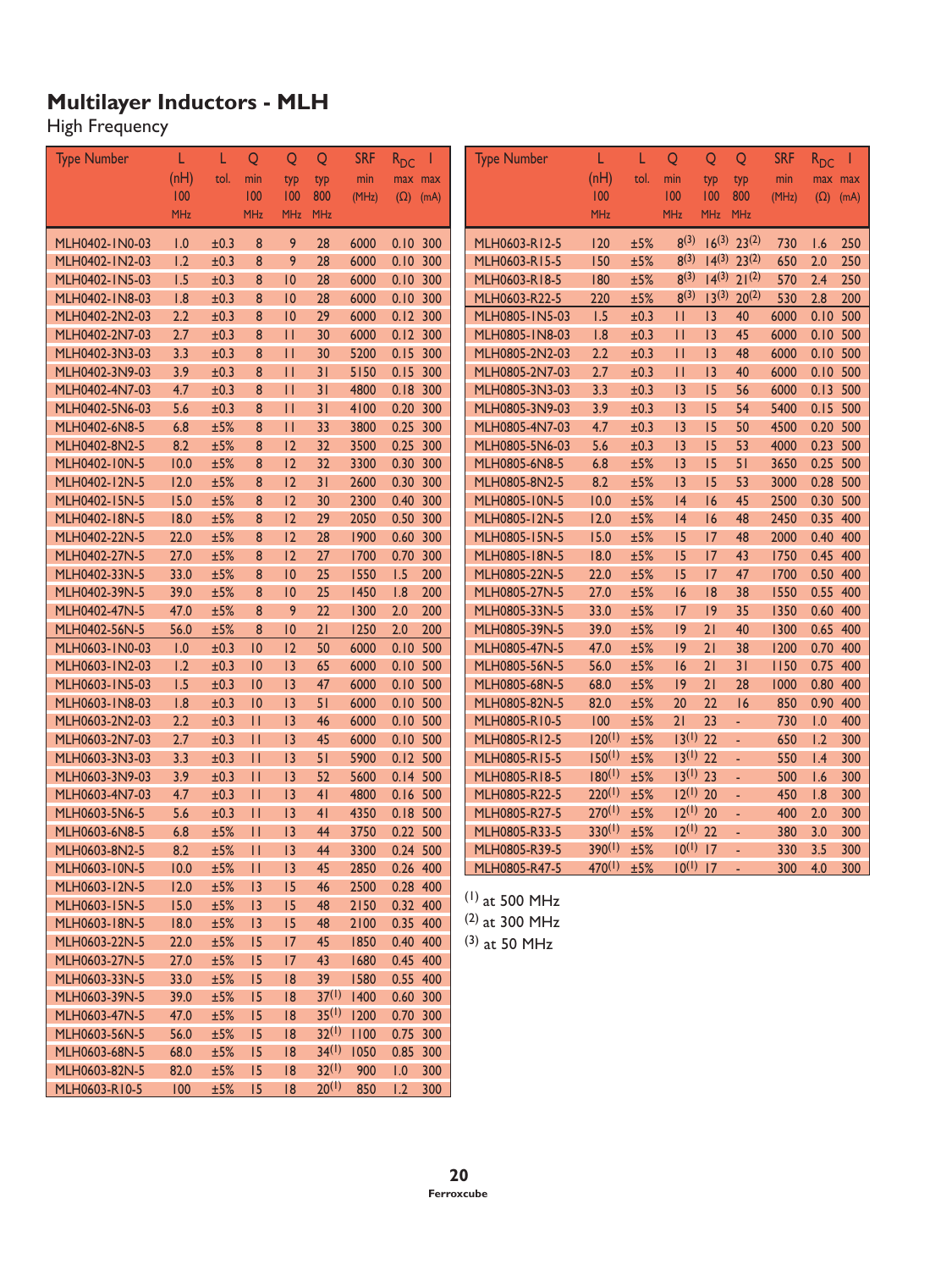## **Inductance characteristics**

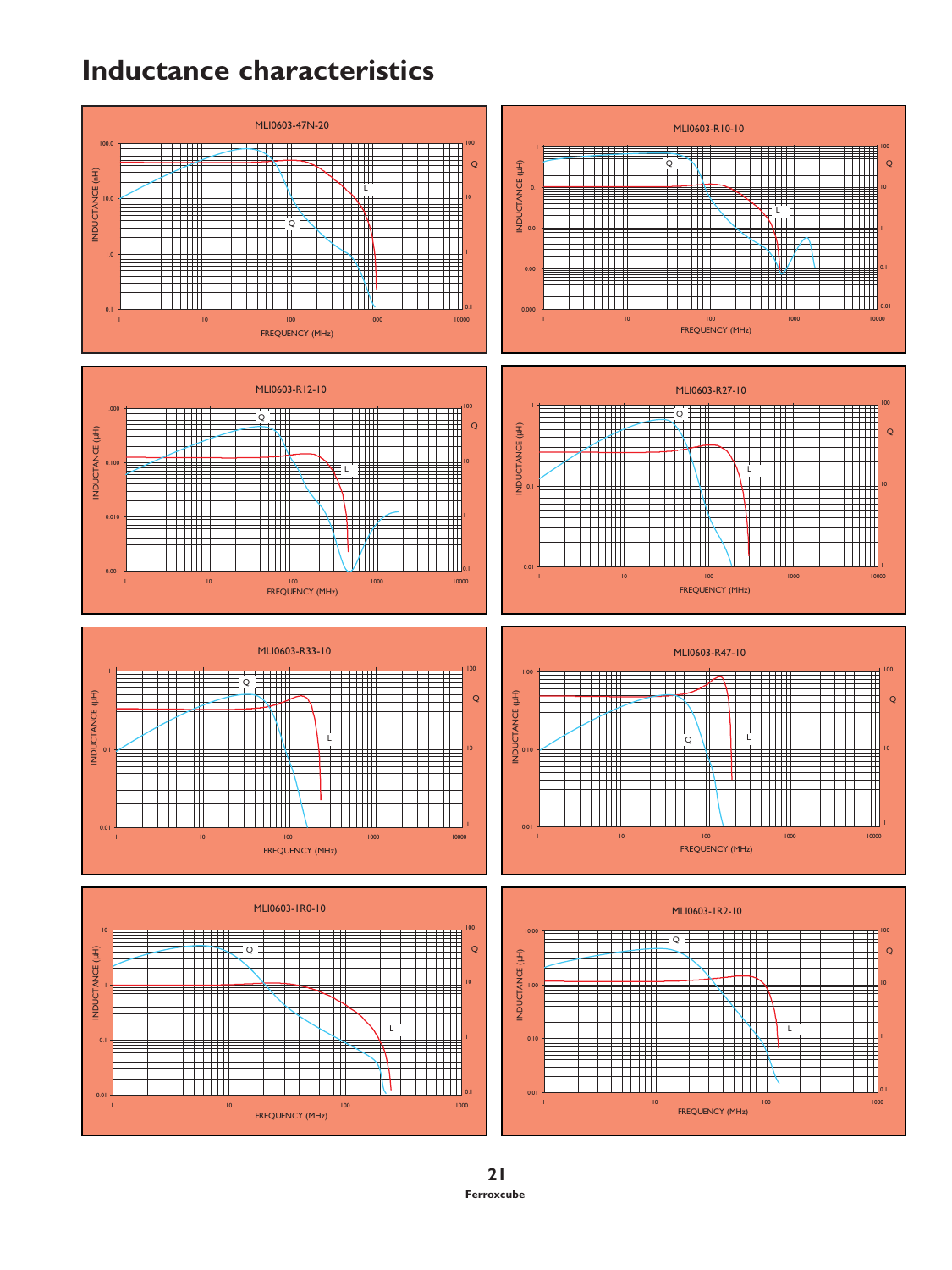

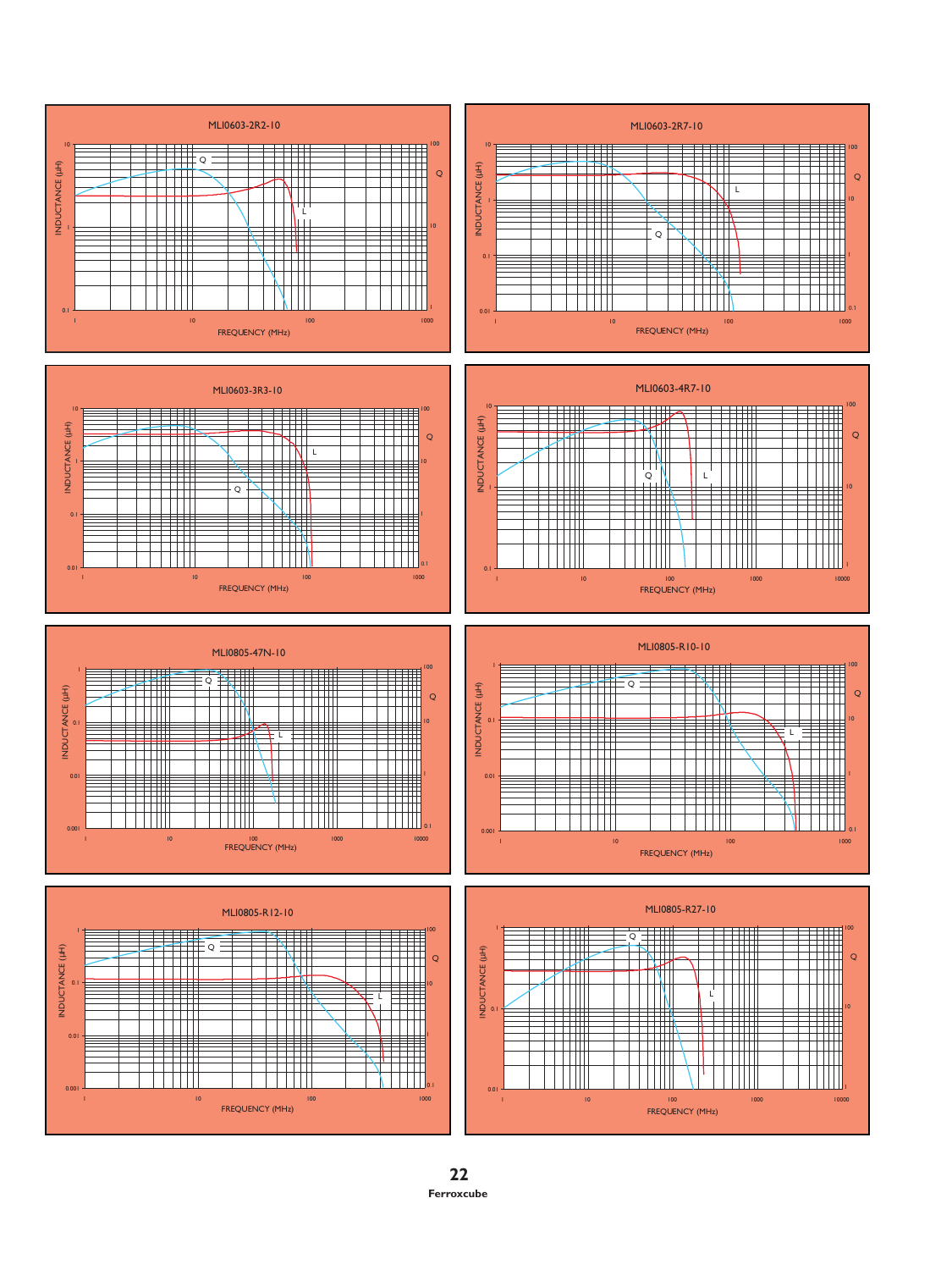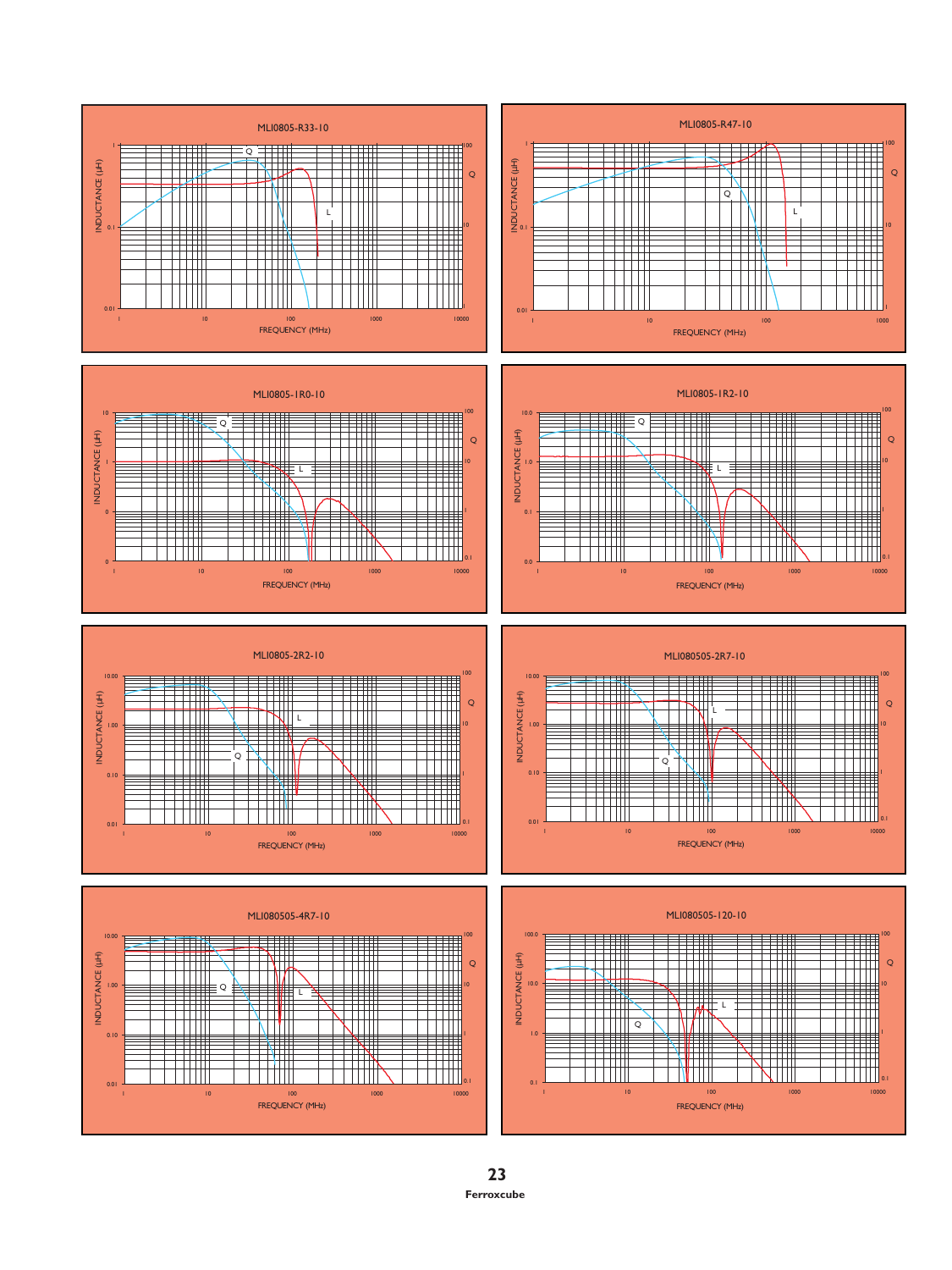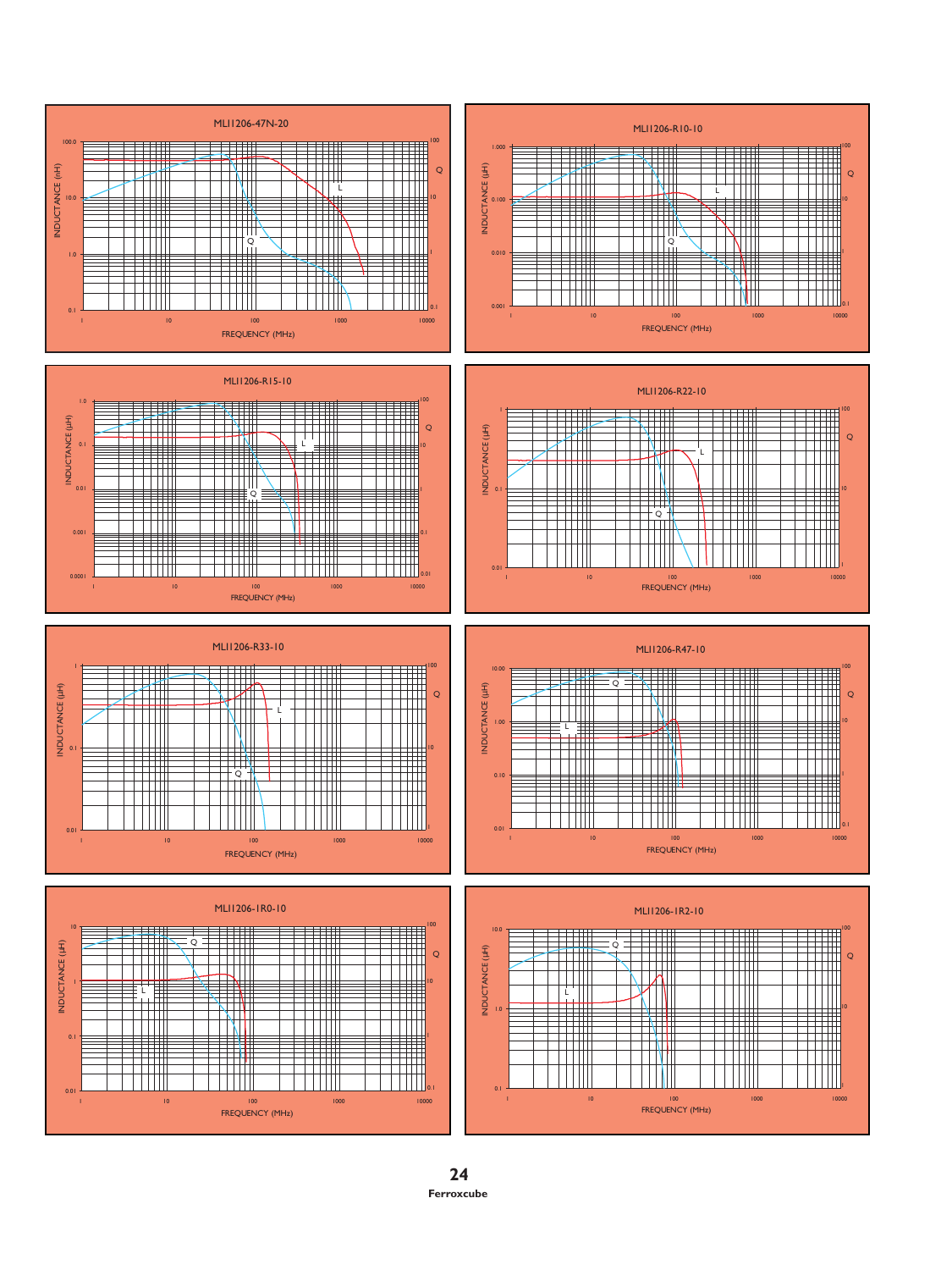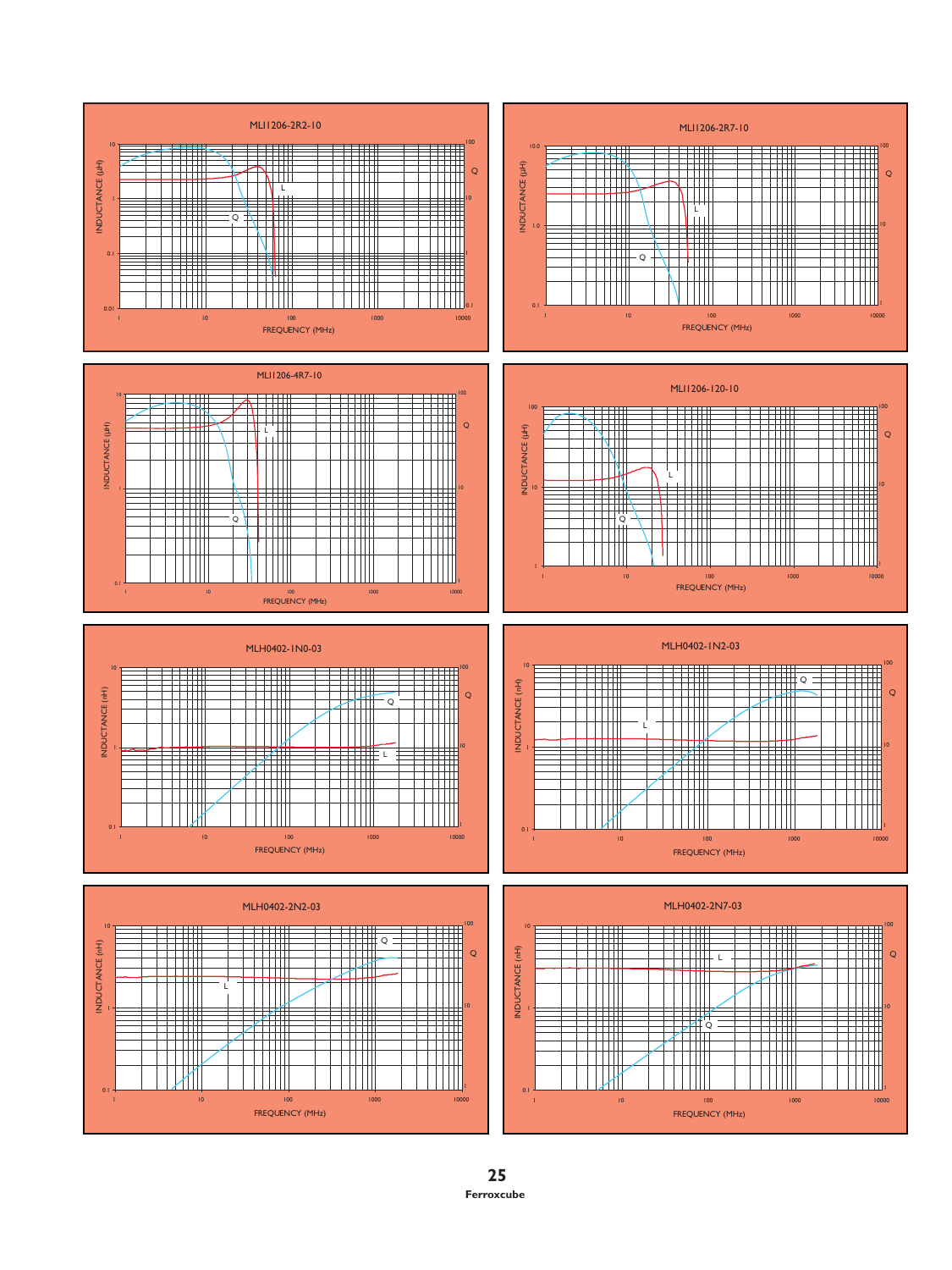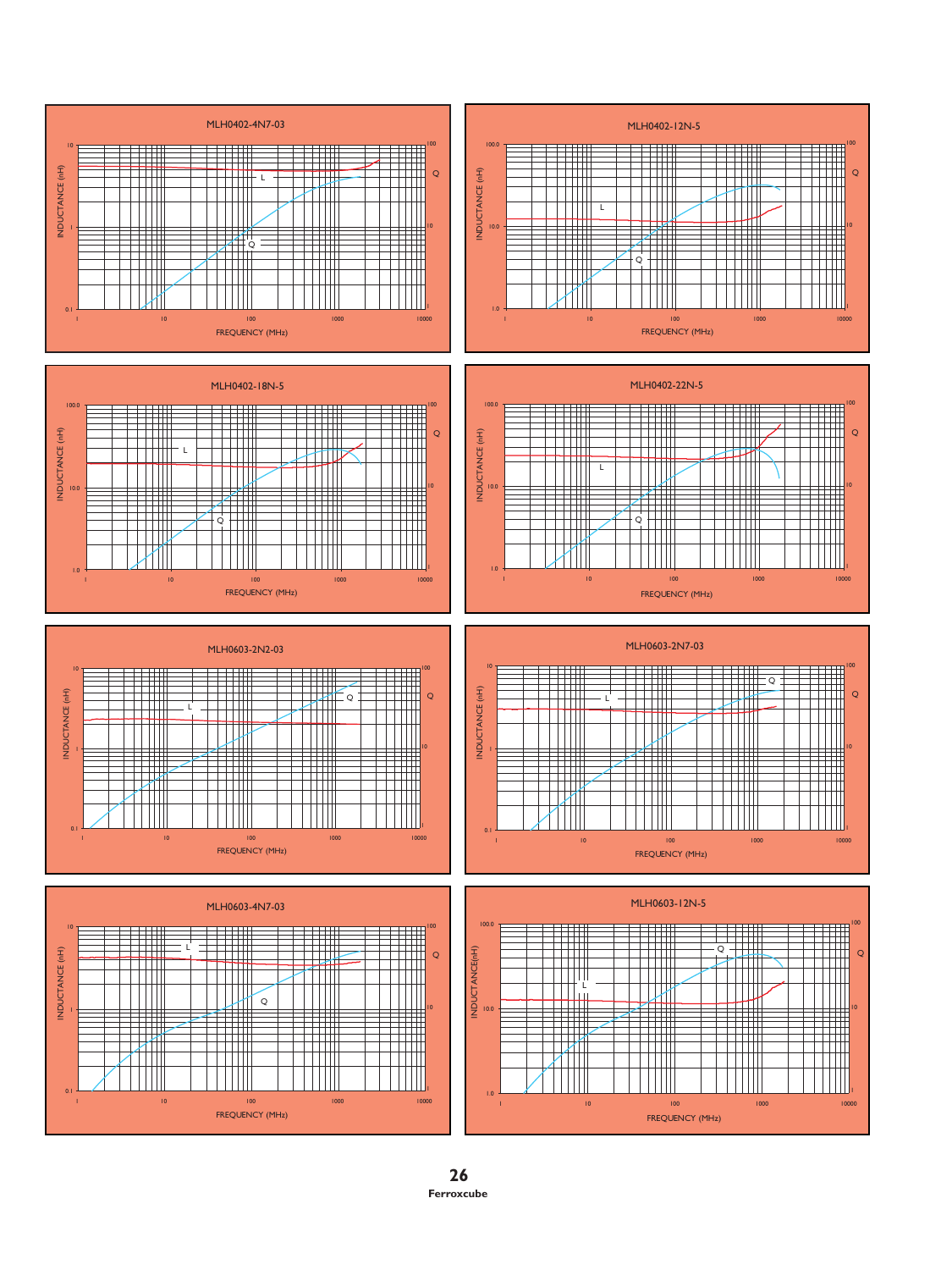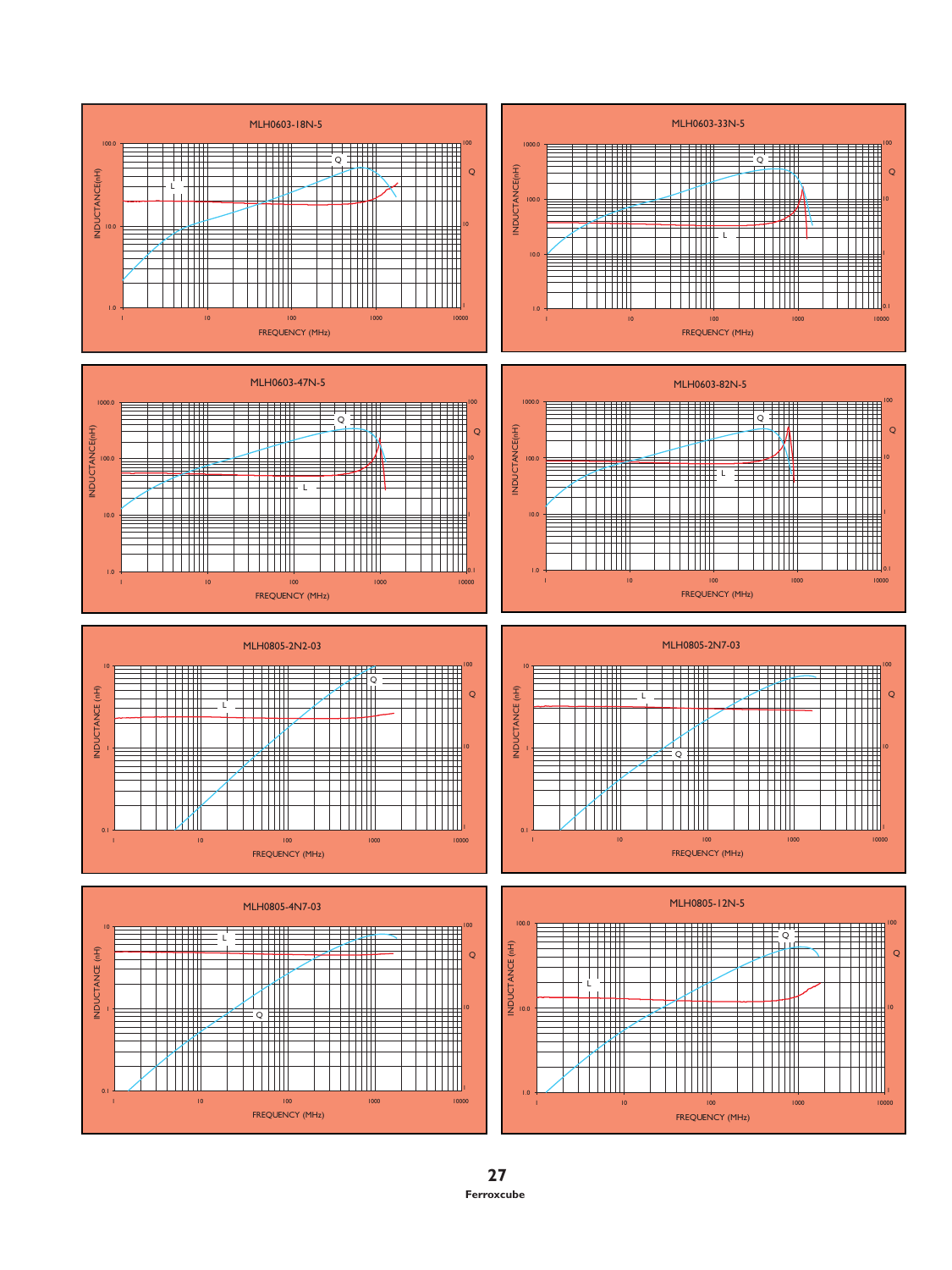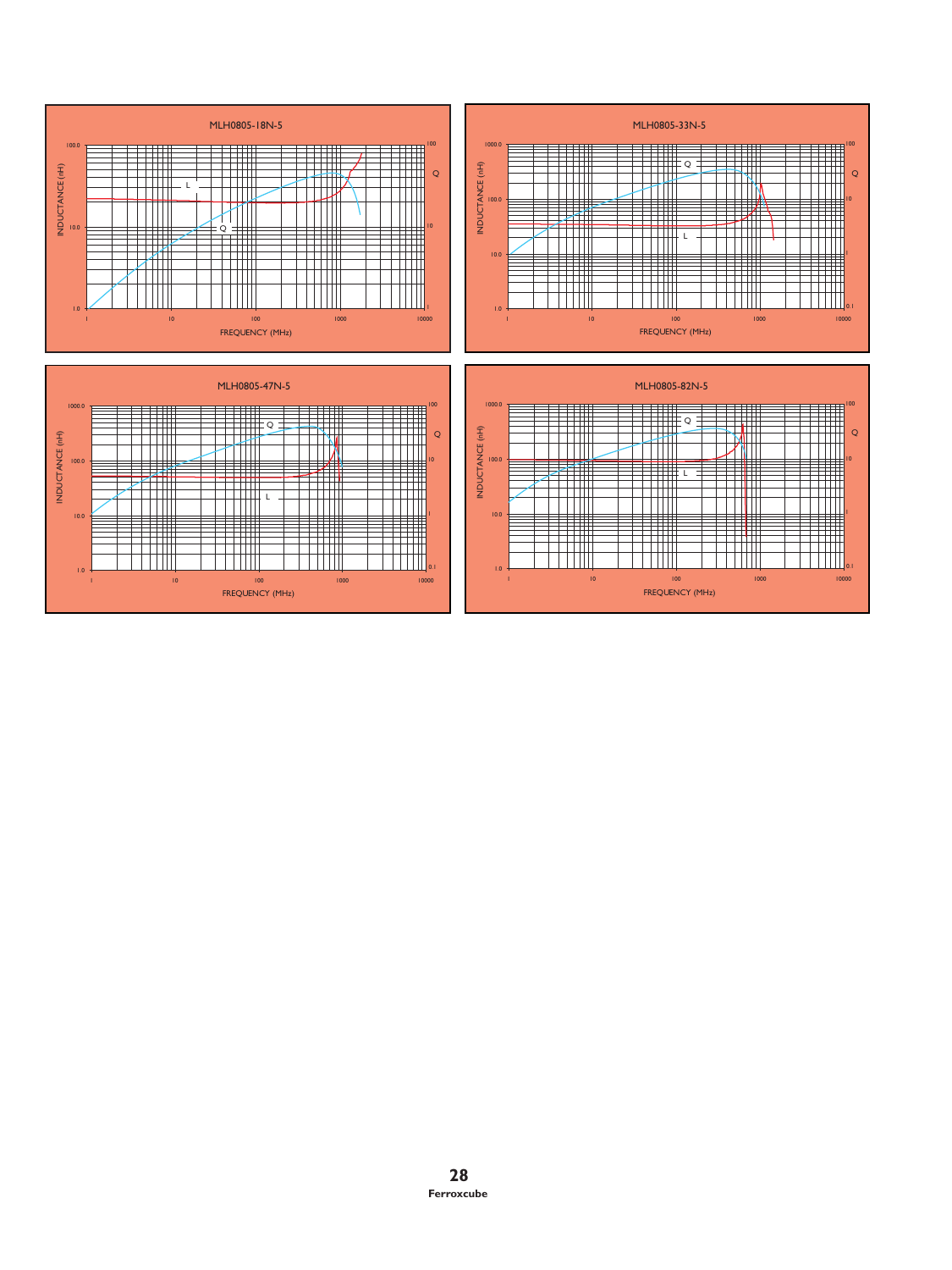## **Reliability and Quality Controls**

FERROXCUBE multilayer inductors are submitted to extensive tests to ensure high quality, high reliability and complete customer satisfaction. A brief description is given below.

### **Electrical test**

The inductive components are tested 100% for inductance by automatic sorting machines. Samples from each lot of products are double-checked by QA personnel. All components shall have electrical properties within the tolerances specified in the product specification.

#### **External visual inspection**

Samples are inspected under 10 to 30 x magnification by microscope for any physical defect, such as chips, cracking, delamination, over-plating, etc.. No damage shall be found in the products.

### **Bending strength**

The chips are soldered on the substrate (95x23x1.5mm. substrate dimension) and subjected to one bend of 2 mm. The duration is 30 seconds. No physical and mechanical damage shall be observed, L shall not have changed by more than 10% from the initial values, Q shall not have changed by more than 30% from the initial values and  $R_{DC}$  shall not have changed by more than 20% from the initial values.

#### **Temperature shock test**

The components are subjected to 100 temperature cycles.(step1 → 30min, -55 $^{\circ}$ C  $\pm$  3; step 2  $\rightarrow$  3min,  $25^{\circ}$ C  $\pm$  2; step 3  $\rightarrow$  30 min, 125  $\pm$  2; step  $4 \rightarrow 3$  min,  $25 \pm 2$ ). Measured after exposure in the room condition for 24hrs. No physical and mechanical damage shall be observed, the inductance shall not have changed by more than 10% from the initial value, Q shall not have changed by more than 30% from the initial value and  $R_{DC}$  shall not have changed by more than 20% from the initial value.

### **Loaded humidity test**

The components are placed in a testing chamber at  $40^{\circ}$ C  $\pm$  2 and 90-95% relative humidity for 1000 hrs. Measured after exposure in the room condition for 24hrs. No physical and mechanical damage shall be observed, L shall not have changed by more than 10% from the initial value, Q shall not have changed by more than 30% from the initial value and  $R_{DC}$  shall not have changed by more than 20% from the initial value.

#### **Life test**

Samples are tested at 125ºC with rated current for 1000 hours, and 20% relative humidity. Measured after exposure in the room condition for 24hrs.

After the test, no physical and mechanical damage shall be observed. L shall not have changed by more than 10% from the initial value, Q shall not have changed by more than 30% from the initial value and  $R_{DC}$  shall not have changed by more than 20% from the initial value.

### **Cold resistance**

Samples are tested at -55ºC for 1000 hours. Measured after exposure in the room condition for 24hrs. After the test, no physical and mechanical damage shall be observed. L shall not have changed by more than 10% from the initial value, Q shall not have changed by more than 30% from the initial value and  $R_{DC}$  shall not have changed by more than 20% from the initial value.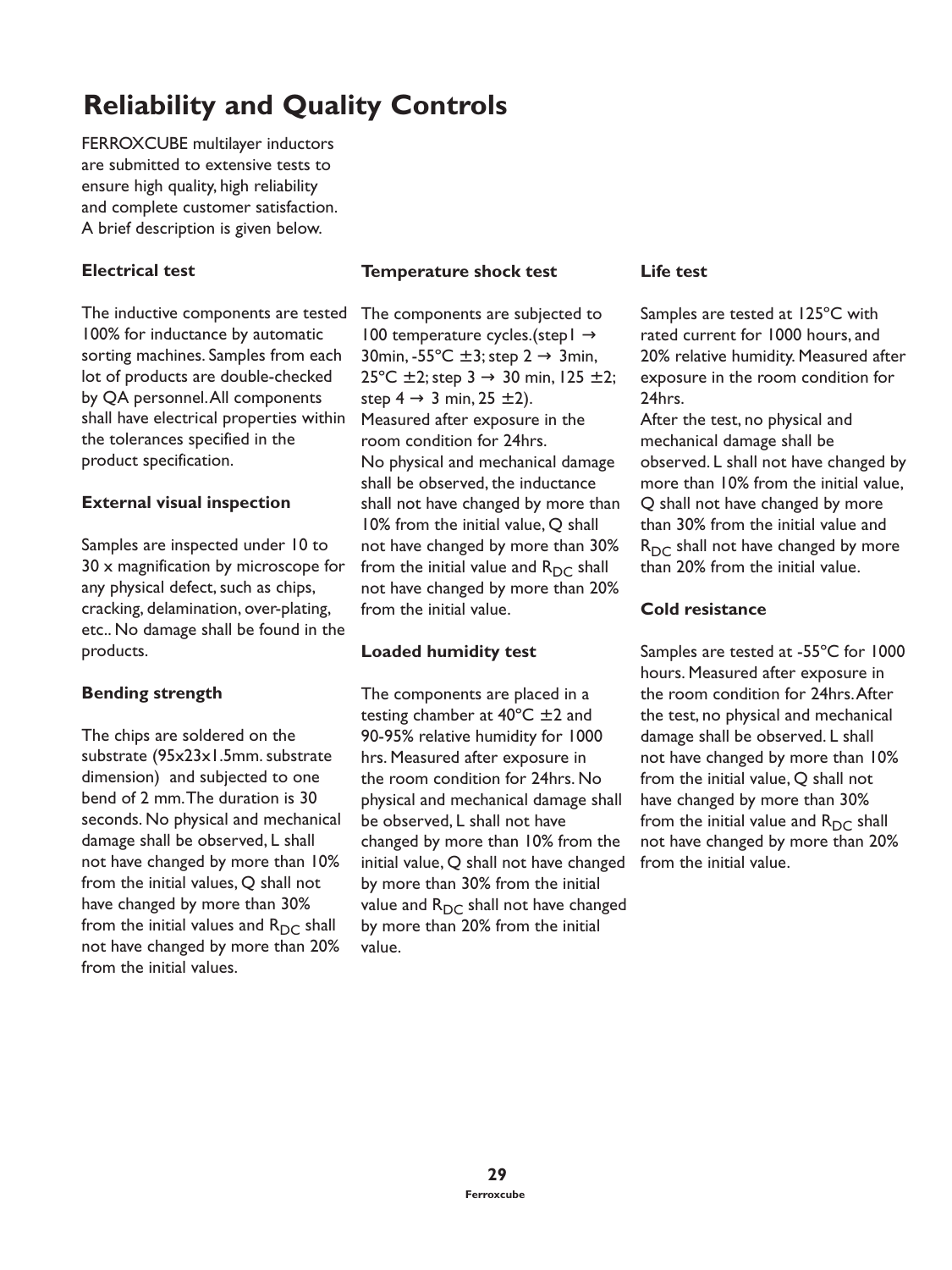## **Soldering**

The advantages of good solderability of both components and substrate can be summarized as follows:

1. Lower soldering temperatures and shorter dwell times prevent damage to devices or dissolution of metallization. The thickness of inter-metallic zones is minimized, thus increasing mechanical integrity and providing a stable electrical connection.

2. It permits the use of a less active flux. Therefore the flux residue activity is low and cleaning the substrate may be unnecessary.

3. Better cost effectiveness by shorter production times owing to less re-working and repairs.

FERROXCUBE multilayer chip beads and inductors have a nickel barrier and solder coated termination, which offers excellent solderability and solder leach resistance. The products are suitable for both reflow and wave soldering. The use of silver for electrodes and terminations in multilayers ensures high electrical conductivity, which minimises heat generation and cross talk.

The terminal electrode forms a conductive connection to the circuit. It is formed by three layers.

- Silver: for a good conductivity
- Nickel: protects silver termination against leaching
- Tin-lead: applied to insure good solderability

### **Recommended solder lands**



#### **MLS-MLP-MLN**

| <b>Size</b> | A   | в           | С   |
|-------------|-----|-------------|-----|
| 0402        | 0.4 | $1.2 - 1.4$ | 0.4 |
| 0603        | 0.8 | $2.4 - 3.4$ | 0.6 |
| 0805        | 1.2 | $3.0 - 4.0$ | 1.0 |
| 1206        | 2.0 | $4.2 - 5.2$ | 1.2 |
| 1210        | 2.0 | $5.5 - 6.5$ | 1.8 |
| 1806        | 3.0 | $5.5 - 6.5$ | 1.2 |
| 1812        | 3.0 | $5.5 - 6.5$ | 2.4 |

| IVII I      |     |             |     |
|-------------|-----|-------------|-----|
| <b>Size</b> |     | Е           | C   |
| 0603        | 0.8 | $2.4 - 3.4$ | 0.6 |
| 0805        | 1.2 | $3.0 - 4.0$ | 1.0 |
| 080505      | 1.2 | $3.0 - 4.0$ | 1.0 |
| 1206        | 2.0 | $4.2 - 5.2$ | 1.2 |

#### **MLH**

**MLI** 

| <b>Size</b> |     |             |     |
|-------------|-----|-------------|-----|
| 0402        | 0.4 | $1.2 - 1.4$ | 0.4 |
| 0603        | 0.8 | $2.4 - 3.4$ | 0.6 |
| 0805        | 1.2 | $3.0 - 4.0$ | 1.0 |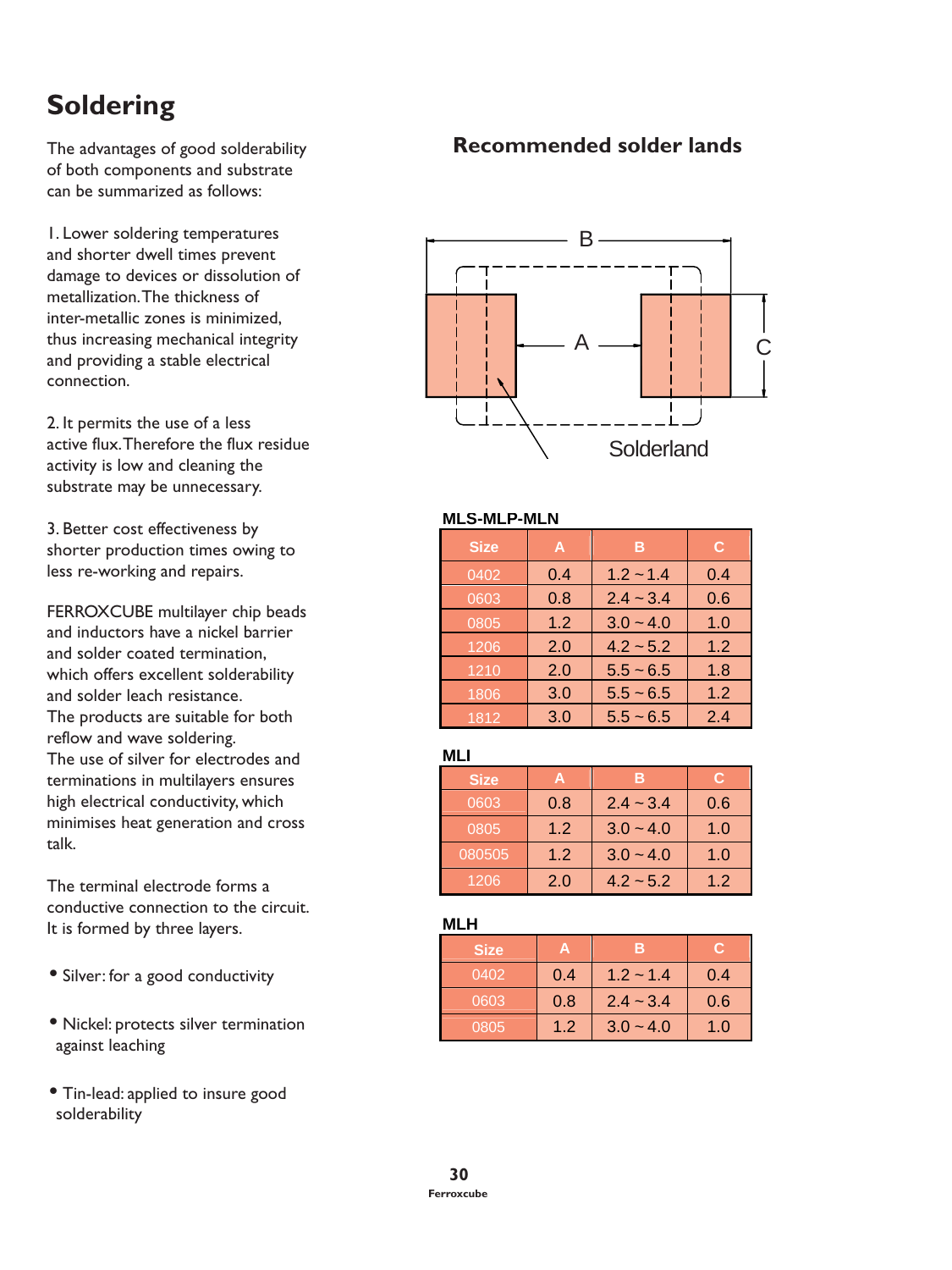

*Recommended temperature profile for reflow soldering.*



*Recommended temperature profile for wave soldering.*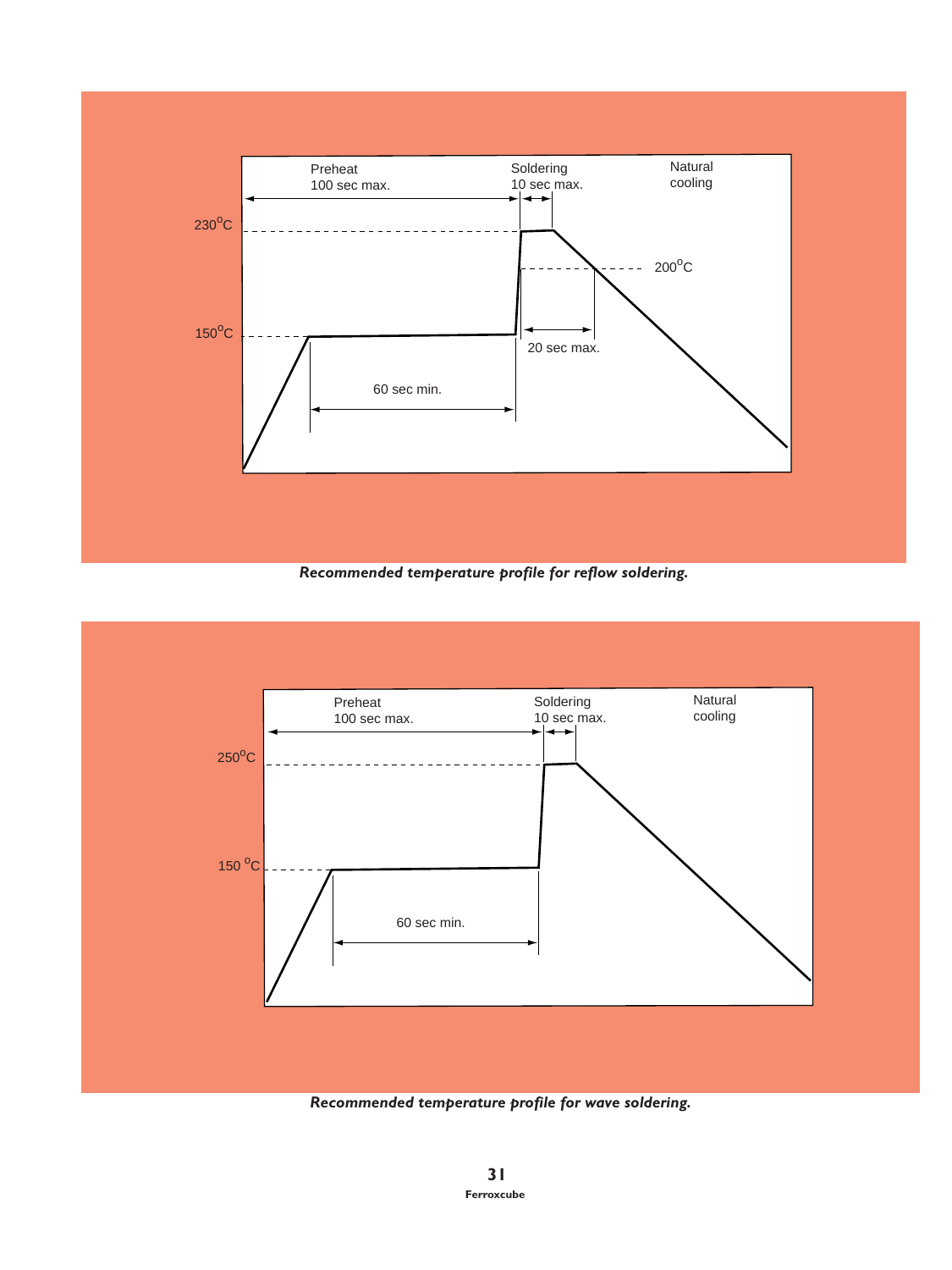## **Packing**

FERROXCUBE multilayer products are delivered taped and reeled, ready for use in automatic pick-and-place equipment, according to IEC 286-A and EIA 481-A.

Reels are sealed in plastic bags with desiccant.



|  | <b>Packing quantities</b> |
|--|---------------------------|
|--|---------------------------|

| Size   | <b>PCS / REEL</b> |
|--------|-------------------|
| 0402   | 10.000            |
| 0603   | 4.000             |
| 0805   | 4.000             |
| 080505 | 3.000             |
| 1206   | 3.000             |
| 1210   | 2.500             |
| 1806   | 2.000             |
| 1812   | 1.000             |

| <b>MLS-MLP-MLN</b> |     |    | Dimensions in mm |                |
|--------------------|-----|----|------------------|----------------|
| <b>Size</b>        | A   | в  | С                |                |
| 0402               | 178 | 60 | 10               | $\overline{2}$ |
| 0603               | 178 | 60 | 10               | $\overline{2}$ |
| 0805               | 178 | 60 | 10               | 2              |
| 1206               | 178 | 60 | 10               | 2              |
| 1210               | 178 | 60 | 10               | $\overline{2}$ |
| 1806               | 178 | 60 | 14               | 2              |
| 1812               | 178 | 60 | 14               | 2              |

**MLI**

| <b>Size</b> | Δ   | В  | C  |               |
|-------------|-----|----|----|---------------|
| 0603        | 178 | 60 | 10 | 2             |
| 0805        | 178 | 60 | 10 | 2             |
| 080505      | 178 | 60 | 10 | $\mathcal{P}$ |
| 1206        | 178 | 60 | 10 |               |

#### **MLH**

| <b>Size</b> |     |    |    |      |
|-------------|-----|----|----|------|
| 0402        | 178 | 60 | 12 | 1.5  |
| 0603        | 178 | 60 | 12 | 1.5  |
| 0805        | 178 | 60 | 12 | 1.5. |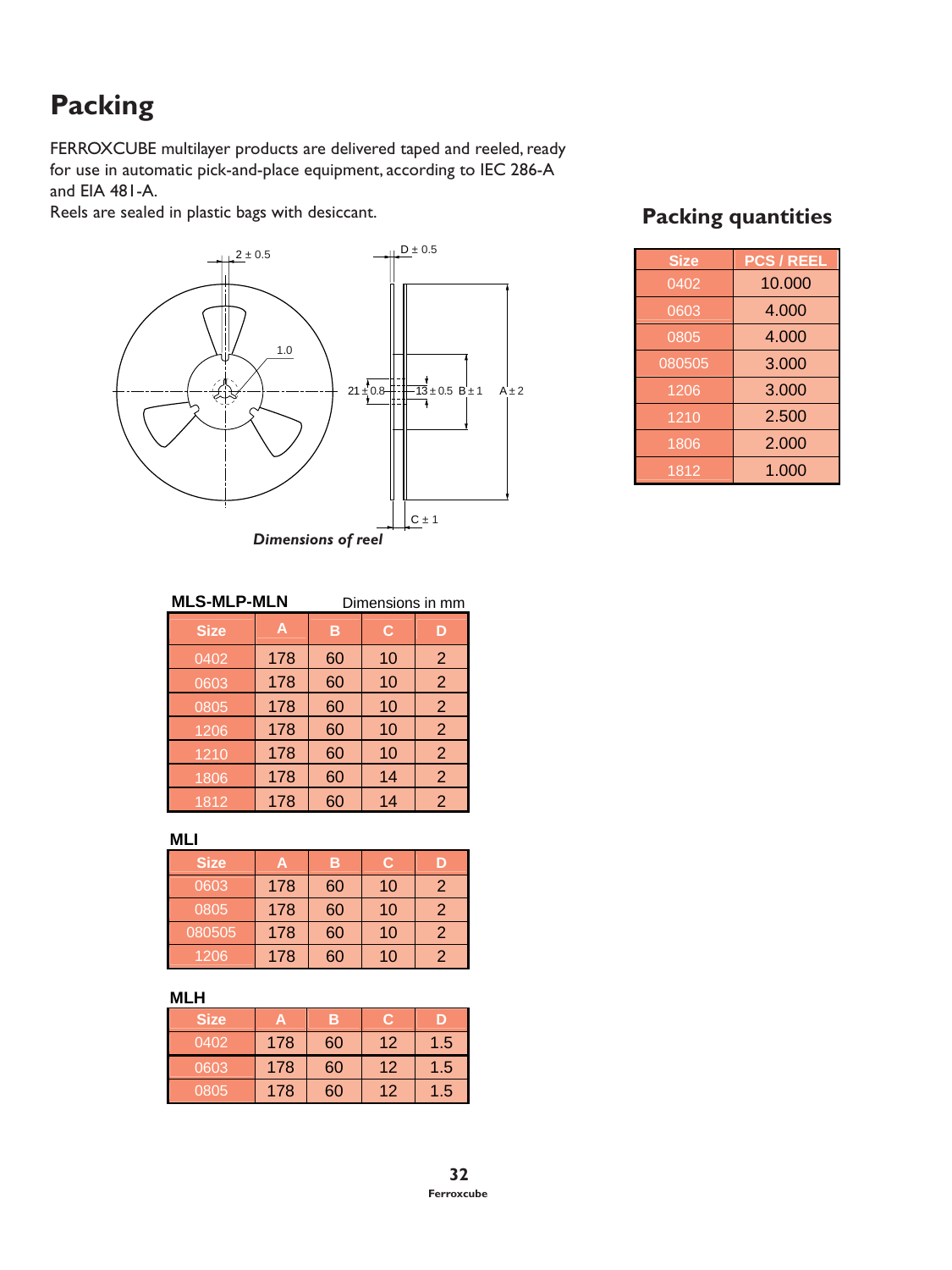## **Dimensions of blister tape**





### **Material**

- Blister tape : Paper for sizes 0402 and 0603. Polystyrene for the rest.
- Cover film : Polyethylene

| <b>MLS-MLP-MLN</b> |       |      |      |     |     | Dimensions in mm |     |                     |
|--------------------|-------|------|------|-----|-----|------------------|-----|---------------------|
| <b>Size</b>        | A     | в    | т    | W   | P   | F                | Κ   | <b>Tape</b><br>Fig. |
| 0402               | 0.65  | 1.15 | 0.7  | 8.0 | 2.0 | 3.5              |     | 2                   |
| 0603               | 0.975 | 1.8  | 1.05 | 8.0 | 4.0 | 3.5              |     | $\overline{2}$      |
| 0805               | 1.54  | 2.32 | 1.15 | 8.0 | 4.0 | 3.5              | 0.2 | $\mathbf 1$         |
| 1206               | 1.94  | 3.54 | 1.29 | 8.0 | 4.0 | 3.5              | 0.2 | 1                   |
| 1210               | 2.80  | 3.42 | 1.64 | 8.0 | 4.0 | 3.5              | 0.2 | 1                   |
| 1806               | 1.94  | 4.94 | 1.90 | 12  | 4.0 | 5.5              | 0.3 | 1                   |
| 1812               | 3.64  | 4.94 | 1.80 | 12  | 8.0 | 5.5              | 0.3 | 1                   |

### **MLI**

| <b>Size</b> | A   | в                  |              | <b>WP</b> |     | κ   | Tape |
|-------------|-----|--------------------|--------------|-----------|-----|-----|------|
| 0603        | 1.1 |                    | $1.9$ 0.95 8 |           | 3.5 |     | 2    |
| 0805        |     | $1.54$ 2.32 1.15 8 |              |           | 3.5 | 0.2 |      |
| 080505      |     | 1.54 2.32 1.35 8   |              |           | 3.5 | 0.2 |      |
| 1206        |     | 1.94 3.54 1.29     |              | 8         | 3.5 | 0.2 |      |

#### **MLH**

| <b>Size</b> | Α           | в                                           | $K_0$        |   |                | F | κ          | Tape |
|-------------|-------------|---------------------------------------------|--------------|---|----------------|---|------------|------|
| 0402        | 0.65        | $1.15 \mid 0.6 \mid 8 \mid 2 \mid 3.5 \mid$ |              |   |                |   | 0.6        | 3    |
| 0603        | 1.1         |                                             | $1.9$ 0.95 8 |   | $\overline{4}$ |   | 3.5   0.95 | -3   |
| 0805        | $1.42$ 2.25 |                                             | (1)          | 8 |                |   | 3.5   0.22 | 3    |

 $(K_{0}=1.04$ <br>(1): L <180nH K<sub>0</sub>=1.04

 $L \ge 180nH$  K<sub>0</sub>=1.4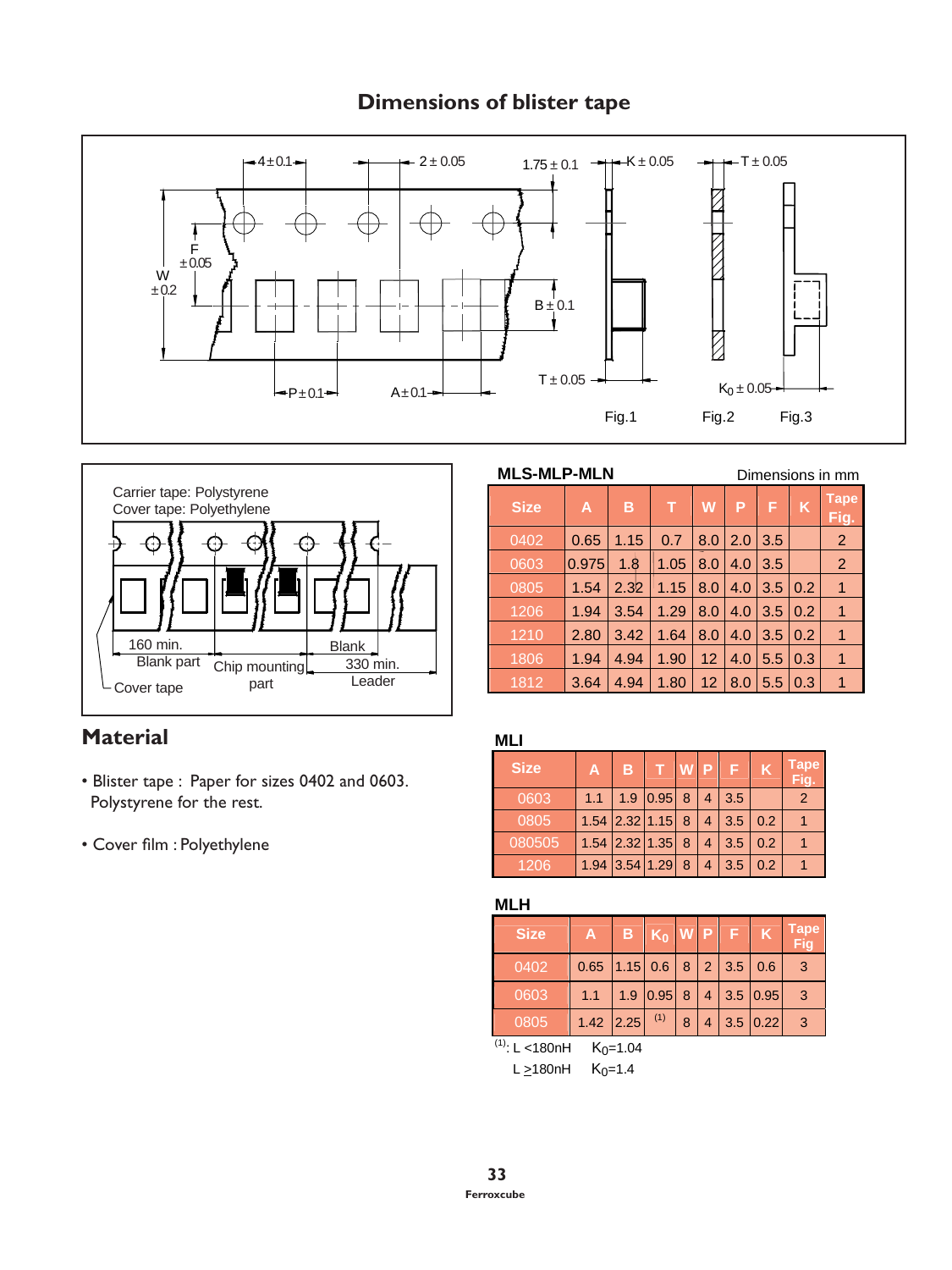## **Storage requirements**

Storage requirements advised here should be observed in order to ensure the soldering of the exposed electrode:

- Maximum ambient temperature shall not exceed 40ºC. Storage temperature higher than 40ºC could result in deformation of packing materials.
- Maximum relative humidity recommended for storage is 70%. High humidity with high temperature can accelerate the oxidation of the tin-lead plating on the termination and reduce the solderability of the components.
- Sealed plastic bags with disiccant shall be used to reduce tho oxidation of electrodes and shall only be opened prior to use. After unpacking, reseal or store with a disiccant.
- Products shall not be stored in environments with the presence of harmful gases containing sulfur or chlorine.